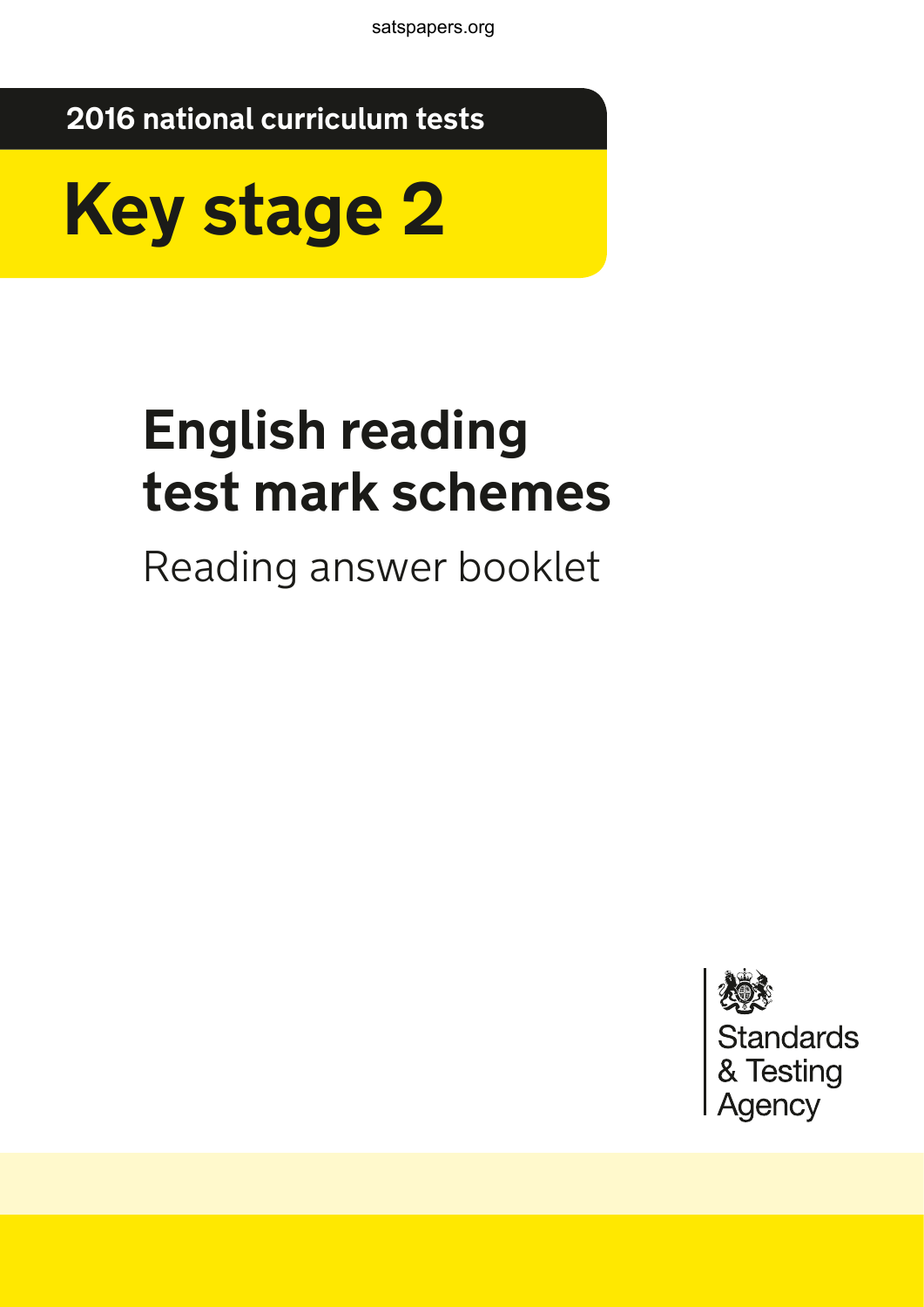# **Contents**

| 1. Introduction                                                                     | 3             |
|-------------------------------------------------------------------------------------|---------------|
| 2. Structure of the key stage 2 English reading test                                | 3             |
| 3. Content domain coverage                                                          | 4             |
| 4. Explanation of the mark schemes                                                  | 6             |
| 5. Mark schemes for the English reading test                                        | 7             |
| Section 1: The Lost Queen<br>Section 2: Wild Ride<br>Section 3: The Way of the Dodo | 7<br>13<br>21 |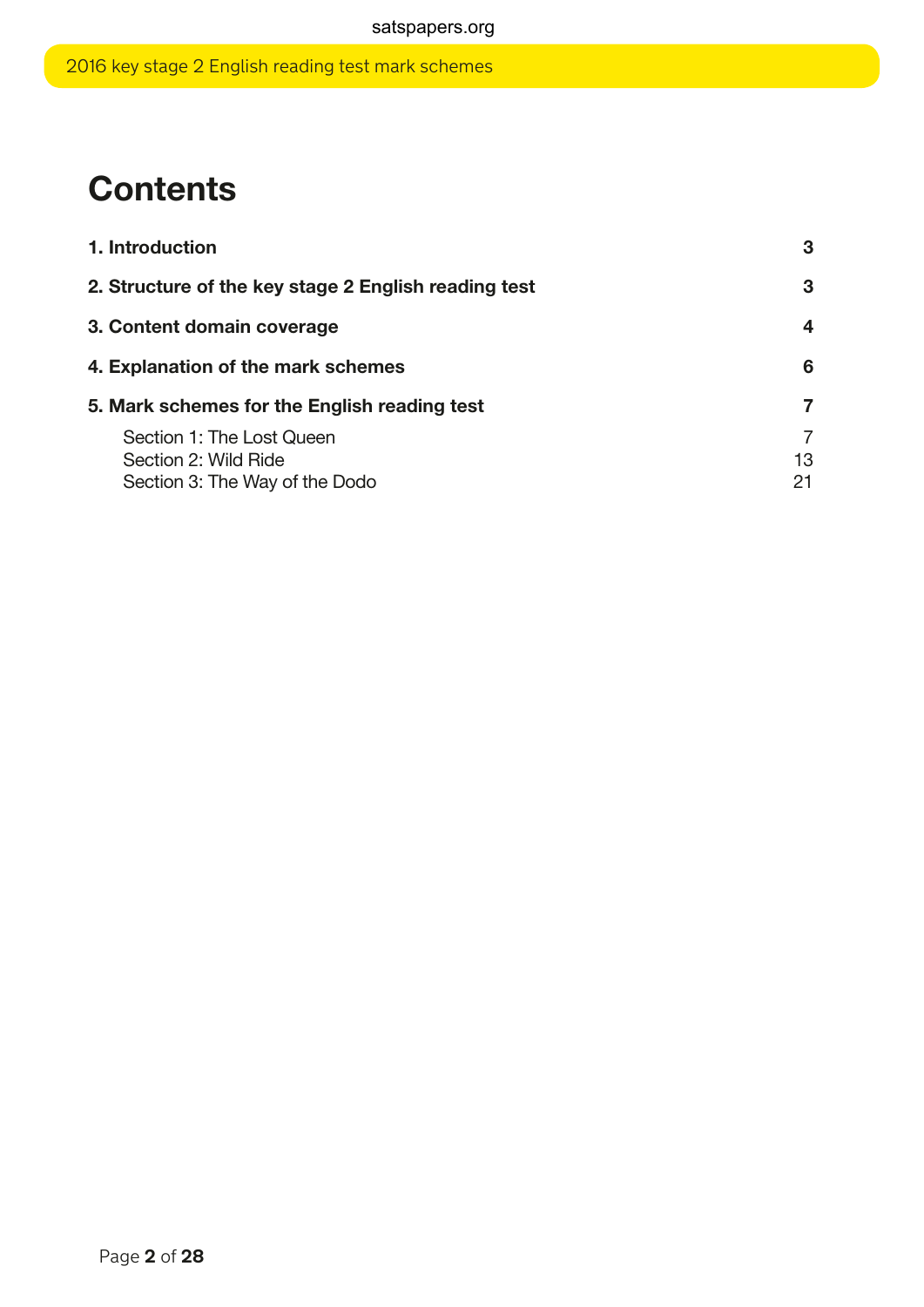# <span id="page-2-0"></span>1. Introduction

The Standards and Testing Agency (STA) is responsible for the development and delivery of statutory tests and assessments. STA is an executive agency of the Department for Education.

The 2016 test is the first assessment of the 2014 national curriculum. This test has been developed to meet the specification set out in the test framework for English reading at key stage 2. It assesses the aspects of comprehension that lend themselves to a paper test. The test frameworks are on the GOV.UK website at www.gov.uk/sta.

A new test and mark scheme will be developed each year.

The key stage 2 tests will be marked by external markers.

Scaled score conversion tables are not included in this document. Conversion tables will be produced as part of the standard-setting process. Scaled score conversion tables for the 2016 tests will be published at www.gov.uk/sta in July 2016. The standard setting process will take place in June 2016.

This mark scheme is provided to show markers and teachers how the tests are marked. The pupil examples are based on responses gathered from the test trialling process.

# 2. Structure of the key stage 2 English reading test

The key stage 2 English reading test comprises:

- a reading booklet containing three texts which increase in demand throughout the booklet
- a reading answer booklet containing questions totalling 50 marks.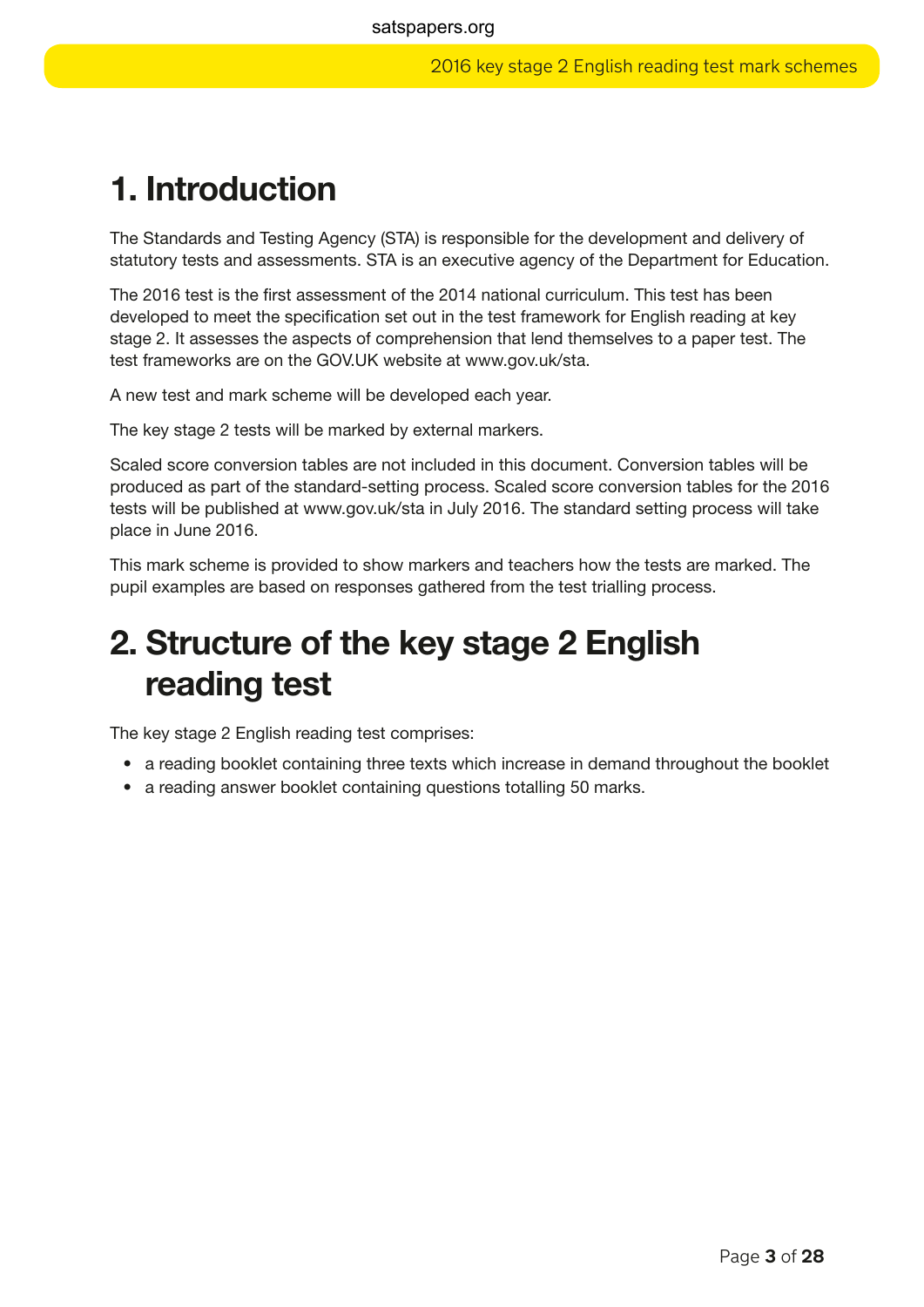# <span id="page-3-0"></span>3. Content domain coverage

The 2016 test meets the specification set out in the test framework. Table 1 sets out the areas of the content domain that are assessed in the test.

Table 1: Content domain coverage for the 2016 key stage 2 English reading test

|                         | 2a                                                          | 2 <sub>b</sub>                                                                                         | 2c                                                             | 2d                                                                                                                  | 2e                                                                        | 2f                                                                                                                               | 2g                                                                                                   | 2h                                         |
|-------------------------|-------------------------------------------------------------|--------------------------------------------------------------------------------------------------------|----------------------------------------------------------------|---------------------------------------------------------------------------------------------------------------------|---------------------------------------------------------------------------|----------------------------------------------------------------------------------------------------------------------------------|------------------------------------------------------------------------------------------------------|--------------------------------------------|
|                         | Give /<br>explain the<br>meaning<br>of words in<br>context. | Retrieve<br>and record<br>information<br>/ identify key<br>details from<br>fiction and<br>non-fiction. | Summarise<br>main ideas<br>from more<br>than one<br>paragraph. | Make<br>inferences<br>from the<br>text / explain<br>and justify<br>inferences<br>with<br>evidence<br>from the text. | Predict<br>what might<br>happen<br>from details<br>stated and<br>implied. | Identify /<br>explain how<br>information<br>/ narrative<br>content is<br>related and<br>contributes<br>to meaning<br>as a whole. | Identify /<br>explain how<br>meaning is<br>enhanced<br>through<br>choice of<br>words and<br>phrases. | Make<br>comparisons<br>within the<br>text. |
| Qu.                     |                                                             |                                                                                                        |                                                                | <b>Section 1: Lost Queen</b>                                                                                        |                                                                           |                                                                                                                                  |                                                                                                      |                                            |
| 1                       | $\mathbf{1}$                                                |                                                                                                        |                                                                |                                                                                                                     |                                                                           |                                                                                                                                  |                                                                                                      |                                            |
| $\overline{2}$          | $\mathbf{1}$                                                |                                                                                                        |                                                                |                                                                                                                     |                                                                           |                                                                                                                                  |                                                                                                      |                                            |
| 3                       |                                                             |                                                                                                        |                                                                | $\mathbf{1}$                                                                                                        |                                                                           |                                                                                                                                  |                                                                                                      |                                            |
| $\overline{\mathbf{4}}$ | $\mathbf{1}$                                                |                                                                                                        |                                                                |                                                                                                                     |                                                                           |                                                                                                                                  |                                                                                                      |                                            |
| $5\phantom{1}$          |                                                             |                                                                                                        |                                                                |                                                                                                                     |                                                                           |                                                                                                                                  | $\overline{c}$                                                                                       |                                            |
| $6\phantom{1}6$         |                                                             |                                                                                                        |                                                                | $\overline{2}$                                                                                                      |                                                                           |                                                                                                                                  |                                                                                                      |                                            |
| $\overline{7}$          |                                                             | $\ensuremath{\mathsf{3}}$                                                                              |                                                                |                                                                                                                     |                                                                           |                                                                                                                                  |                                                                                                      |                                            |
| 8                       |                                                             | $\mathbf{1}$                                                                                           |                                                                |                                                                                                                     |                                                                           |                                                                                                                                  |                                                                                                      |                                            |
| 9a                      |                                                             |                                                                                                        |                                                                | 1                                                                                                                   |                                                                           |                                                                                                                                  |                                                                                                      |                                            |
| 9 <sub>b</sub>          |                                                             | 1                                                                                                      |                                                                |                                                                                                                     |                                                                           |                                                                                                                                  |                                                                                                      |                                            |
| 10                      |                                                             | $\mathbf{1}$                                                                                           |                                                                |                                                                                                                     |                                                                           |                                                                                                                                  |                                                                                                      |                                            |
| 11                      |                                                             | 1                                                                                                      |                                                                |                                                                                                                     |                                                                           |                                                                                                                                  |                                                                                                      |                                            |
| Qu.                     |                                                             |                                                                                                        |                                                                | <b>Section 2: Wild Ride</b>                                                                                         |                                                                           |                                                                                                                                  |                                                                                                      |                                            |
| 12a                     | 1                                                           |                                                                                                        |                                                                |                                                                                                                     |                                                                           |                                                                                                                                  |                                                                                                      |                                            |
| 12 <sub>b</sub>         |                                                             | 1                                                                                                      |                                                                |                                                                                                                     |                                                                           |                                                                                                                                  |                                                                                                      |                                            |
| 12c                     |                                                             | 1                                                                                                      |                                                                |                                                                                                                     |                                                                           |                                                                                                                                  |                                                                                                      |                                            |
| 12d                     |                                                             | 1                                                                                                      |                                                                |                                                                                                                     |                                                                           |                                                                                                                                  |                                                                                                      |                                            |
| 13                      |                                                             |                                                                                                        |                                                                | $\mathbf{1}$                                                                                                        |                                                                           |                                                                                                                                  |                                                                                                      |                                            |
| 14                      |                                                             | $\mathbf{1}$                                                                                           |                                                                |                                                                                                                     |                                                                           |                                                                                                                                  |                                                                                                      |                                            |
| 15a                     |                                                             |                                                                                                        |                                                                | $\overline{2}$                                                                                                      |                                                                           |                                                                                                                                  |                                                                                                      |                                            |
| 15 <sub>b</sub>         |                                                             |                                                                                                        |                                                                | $\mathbf{1}$                                                                                                        |                                                                           |                                                                                                                                  |                                                                                                      |                                            |
| 16                      |                                                             |                                                                                                        |                                                                | $\overline{2}$                                                                                                      |                                                                           |                                                                                                                                  |                                                                                                      |                                            |
| 17                      |                                                             |                                                                                                        |                                                                | $\overline{2}$                                                                                                      |                                                                           |                                                                                                                                  |                                                                                                      |                                            |
| 18                      |                                                             | 1                                                                                                      |                                                                |                                                                                                                     |                                                                           |                                                                                                                                  |                                                                                                      |                                            |
| 19                      |                                                             |                                                                                                        |                                                                | $\mathbf{1}$                                                                                                        |                                                                           |                                                                                                                                  |                                                                                                      |                                            |
| 20                      |                                                             |                                                                                                        |                                                                |                                                                                                                     | $\ensuremath{\mathsf{3}}$                                                 |                                                                                                                                  |                                                                                                      |                                            |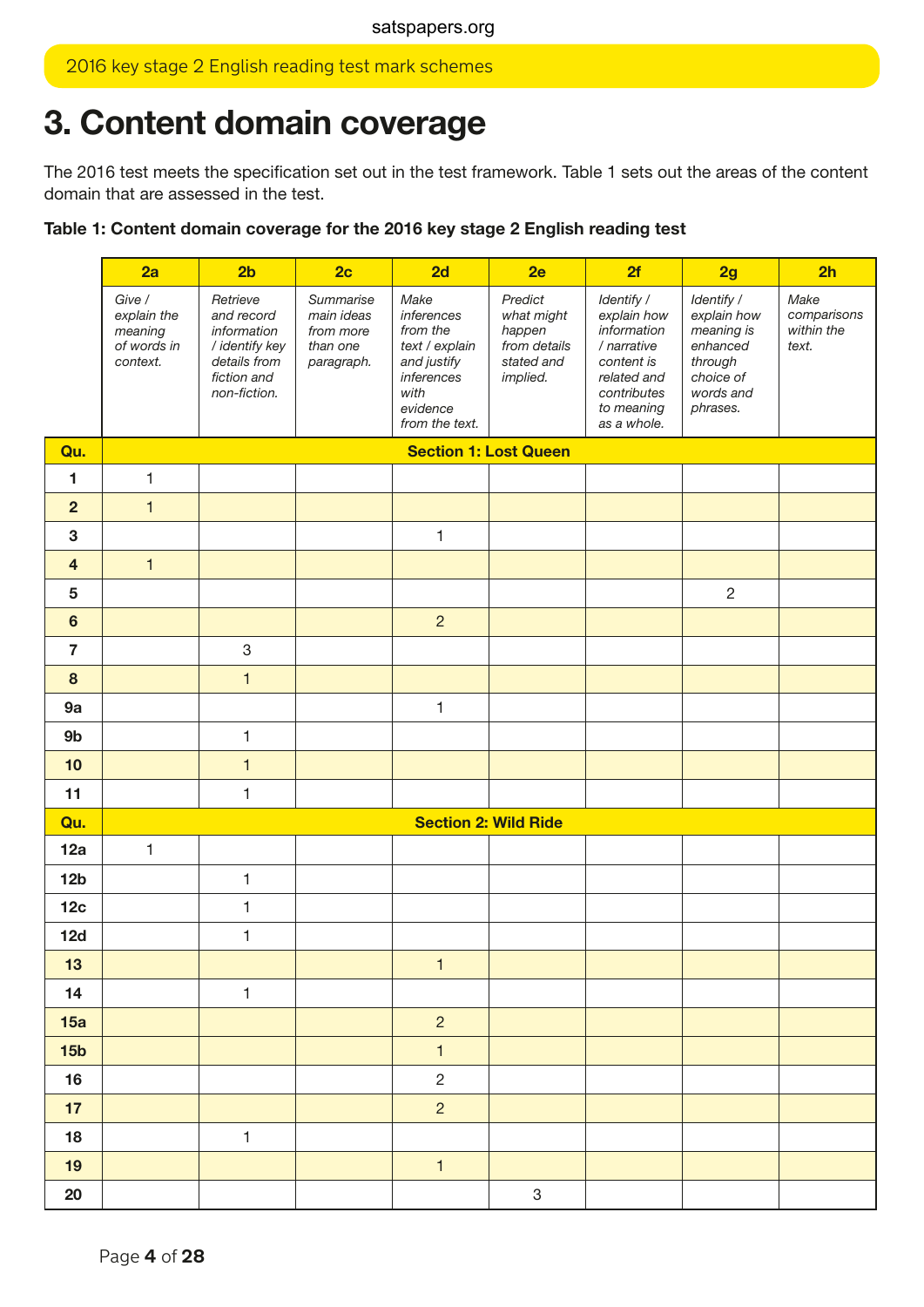#### satspapers.org

#### 2016 key stage 2 English reading test mark schemes

|              | 2a                                                          | 2 <sub>b</sub>                                                                                         | 2c                                                             | 2d                                                                                                                  | 2e                                                                        | 2f                                                                                                                               | 2g                                                                                                   | 2h                                         |
|--------------|-------------------------------------------------------------|--------------------------------------------------------------------------------------------------------|----------------------------------------------------------------|---------------------------------------------------------------------------------------------------------------------|---------------------------------------------------------------------------|----------------------------------------------------------------------------------------------------------------------------------|------------------------------------------------------------------------------------------------------|--------------------------------------------|
|              | Give /<br>explain the<br>meaning<br>of words in<br>context. | Retrieve<br>and record<br>information<br>/ identify key<br>details from<br>fiction and<br>non-fiction. | Summarise<br>main ideas<br>from more<br>than one<br>paragraph. | Make<br>inferences<br>from the<br>text / explain<br>and justify<br>inferences<br>with<br>evidence<br>from the text. | Predict<br>what might<br>happen<br>from details<br>stated and<br>implied. | Identify /<br>explain how<br>information<br>/ narrative<br>content is<br>related and<br>contributes<br>to meaning<br>as a whole. | Identify /<br>explain how<br>meaning is<br>enhanced<br>through<br>choice of<br>words and<br>phrases. | Make<br>comparisons<br>within the<br>text. |
| 21           |                                                             |                                                                                                        |                                                                | $\mathbf{3}$                                                                                                        |                                                                           |                                                                                                                                  |                                                                                                      |                                            |
| 22           |                                                             |                                                                                                        |                                                                |                                                                                                                     |                                                                           | $\mathbf{1}$                                                                                                                     |                                                                                                      |                                            |
| Qu.          |                                                             |                                                                                                        |                                                                | <b>Section 3: The Way of the Dodo</b>                                                                               |                                                                           |                                                                                                                                  |                                                                                                      |                                            |
| 23           | $\mathbf{1}$                                                |                                                                                                        |                                                                |                                                                                                                     |                                                                           |                                                                                                                                  |                                                                                                      |                                            |
| 24           |                                                             |                                                                                                        |                                                                | $\mathbf{1}$                                                                                                        |                                                                           |                                                                                                                                  |                                                                                                      |                                            |
| 25           | $\mathbf{1}$                                                |                                                                                                        |                                                                |                                                                                                                     |                                                                           |                                                                                                                                  |                                                                                                      |                                            |
| 26a          |                                                             | 1                                                                                                      |                                                                |                                                                                                                     |                                                                           |                                                                                                                                  |                                                                                                      |                                            |
| <b>26b</b>   |                                                             | 1                                                                                                      |                                                                |                                                                                                                     |                                                                           |                                                                                                                                  |                                                                                                      |                                            |
| 27           | $\mathbf{1}$                                                |                                                                                                        |                                                                |                                                                                                                     |                                                                           |                                                                                                                                  |                                                                                                      |                                            |
| 28           |                                                             | $\mathbf{1}$                                                                                           |                                                                |                                                                                                                     |                                                                           |                                                                                                                                  |                                                                                                      |                                            |
| 29           | $\mathbf{1}$                                                |                                                                                                        |                                                                |                                                                                                                     |                                                                           |                                                                                                                                  |                                                                                                      |                                            |
| 30           | $\mathbf{1}$                                                |                                                                                                        |                                                                |                                                                                                                     |                                                                           |                                                                                                                                  |                                                                                                      |                                            |
| 31           | $\mathbf{1}$                                                |                                                                                                        |                                                                |                                                                                                                     |                                                                           |                                                                                                                                  |                                                                                                      |                                            |
| 32           |                                                             |                                                                                                        |                                                                | 1                                                                                                                   |                                                                           |                                                                                                                                  |                                                                                                      |                                            |
| 33           |                                                             |                                                                                                        | $\mathbf{1}$                                                   |                                                                                                                     |                                                                           |                                                                                                                                  |                                                                                                      |                                            |
| <b>Total</b> | 10                                                          | 15                                                                                                     | 1                                                              | 18                                                                                                                  | 3                                                                         | $\mathbf{1}$                                                                                                                     | $\overline{2}$                                                                                       | $\overline{0}$                             |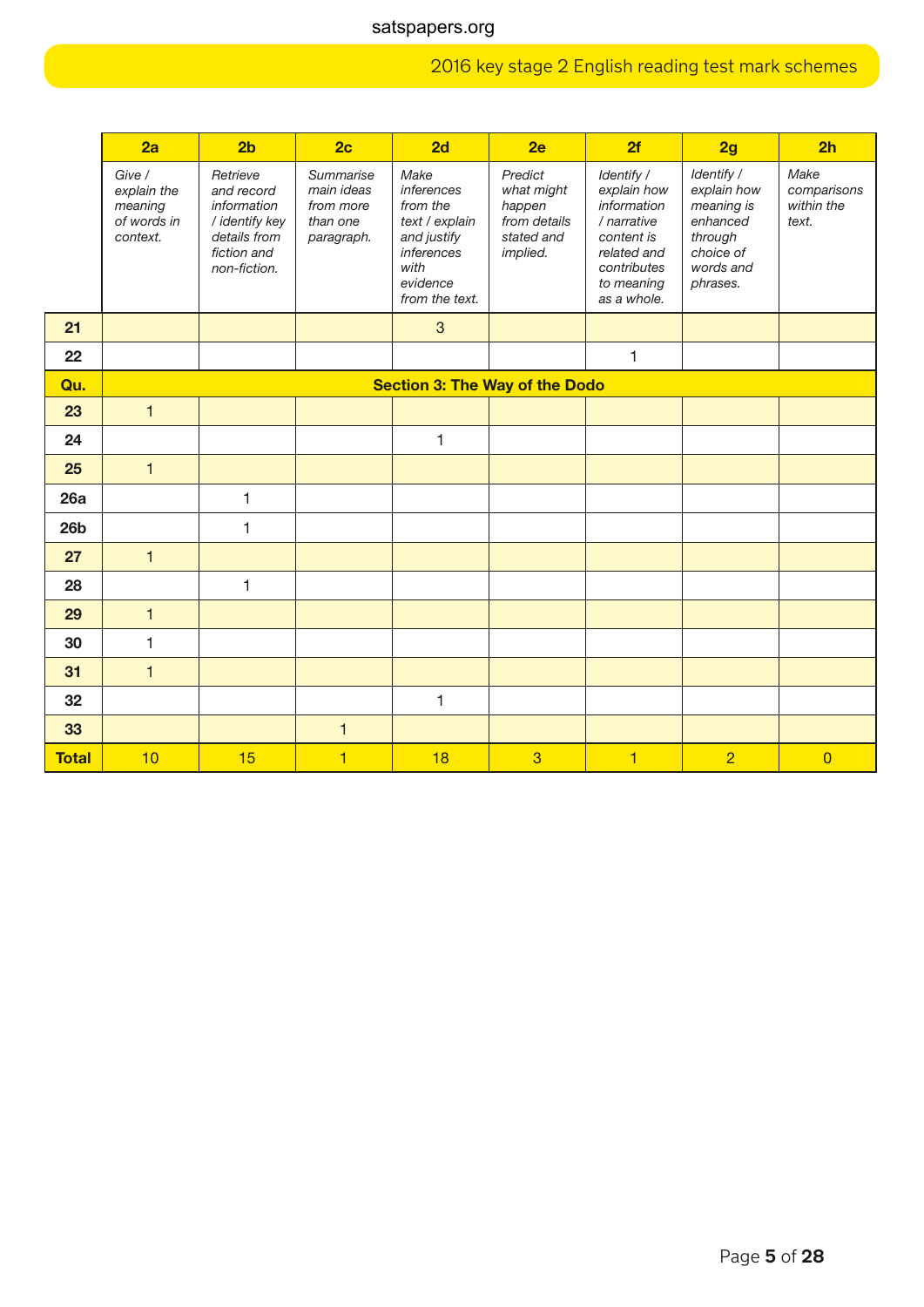# <span id="page-5-0"></span>4. Explanation of the mark schemes

The range of marks available for each question is given at the side of the page in the reading answer booklet. Incorrect or unacceptable answers are given a mark of 0. No half marks are awarded.

The mark schemes contain acceptable points, which are indicated either by a numbered list or a square bullet point (if there is only one). These must be treated as marking principles, not the exact response a pupil needs to give. They also contain examples of some frequently occurring correct answers given by pupils in the trials (these are shown in italics and are introduced by round bullet points). Many pupils will, however, have different ways of wording an acceptable answer. In assessing each answer, markers must focus on the content of what has been written and not on the quality of the writing, expression or grammatical construction.

For find and copy questions, the correct answer is indicated by the word(s) outside the brackets. The word(s) inside the brackets indicate the maximum quotation allowable. Copying must be accurate.

|                                                                                                                                                                                                             | Qu. | Requirement                                                                                                                                                                                                                                                                                                                                                                                                                                                                                                                                                                                                                                                                                               | <b>Mark</b> |
|-------------------------------------------------------------------------------------------------------------------------------------------------------------------------------------------------------------|-----|-----------------------------------------------------------------------------------------------------------------------------------------------------------------------------------------------------------------------------------------------------------------------------------------------------------------------------------------------------------------------------------------------------------------------------------------------------------------------------------------------------------------------------------------------------------------------------------------------------------------------------------------------------------------------------------------------------------|-------------|
|                                                                                                                                                                                                             | 21  | In what ways might Martine's character appeal to many readers?<br>Explain fully, referring to the text in your answer.                                                                                                                                                                                                                                                                                                                                                                                                                                                                                                                                                                                    | Up to<br>3m |
| <b>Aspect of reading</b><br>assessed by<br>this question                                                                                                                                                    |     | <b>Content domain:</b> 2d – make inferences from the text / explain and justify inferences with<br>evidence from the text                                                                                                                                                                                                                                                                                                                                                                                                                                                                                                                                                                                 |             |
| <b>Acceptable points (AP):</b><br>These are to be treated<br>as marking principles and<br>should guide marking.<br>Pupils do not have to use<br>the exact wording.                                          |     | Acceptable points refer to Martine being:<br>1. fun-loving / carefree<br>2. brave / risk-taking / adventurous<br>3. resilient / adaptable / calm under pressure<br>4. unconventional<br>5. strong-willed / defiant / determined / independent.                                                                                                                                                                                                                                                                                                                                                                                                                                                            |             |
| <b>Criteria for the</b><br>award of marks<br><b>Examples of responses</b><br>produced in the trials and<br>awarded 3 marks<br><b>Examples of responses</b><br>produced in the trials and<br>awarded 2 marks |     | Also accept answers that recognise Martine has an affinity for / empathy with animals.<br>Do not accept general answers relating to Martine liking / loving animals.<br>Award 3 marks for three acceptable points or two acceptable points, with at least one<br>supported with evidence, e.g.<br>• she likes doing fun things and she stands up for herself against the warthog<br>and the grandma [AP1, AP5 + evidence]<br>• she is adventurous as she rides giraffes. She is cheeky and defying because<br>she doesn't always heed her grandmother's warnings [AP2 + evidence, AP5<br>+ evidence].<br>Award 2 marks for two acceptable points or one acceptable point supported with<br>evidence, e.g. |             |
| Examples of responses<br>produced in the trials and<br>awarded 1 mark                                                                                                                                       |     | • she likes doing exciting things like riding into the game reserve at night<br>when it's really dangerous [AP2 + evidence]<br>• she does unusual things and stands up for her right to do them [AP4, AP5].<br>Award 1 mark for identifying one acceptable point, e.g.<br>• because most people don't listen to grown-ups [AP5]<br>• she doesn't panic [AP3].                                                                                                                                                                                                                                                                                                                                             |             |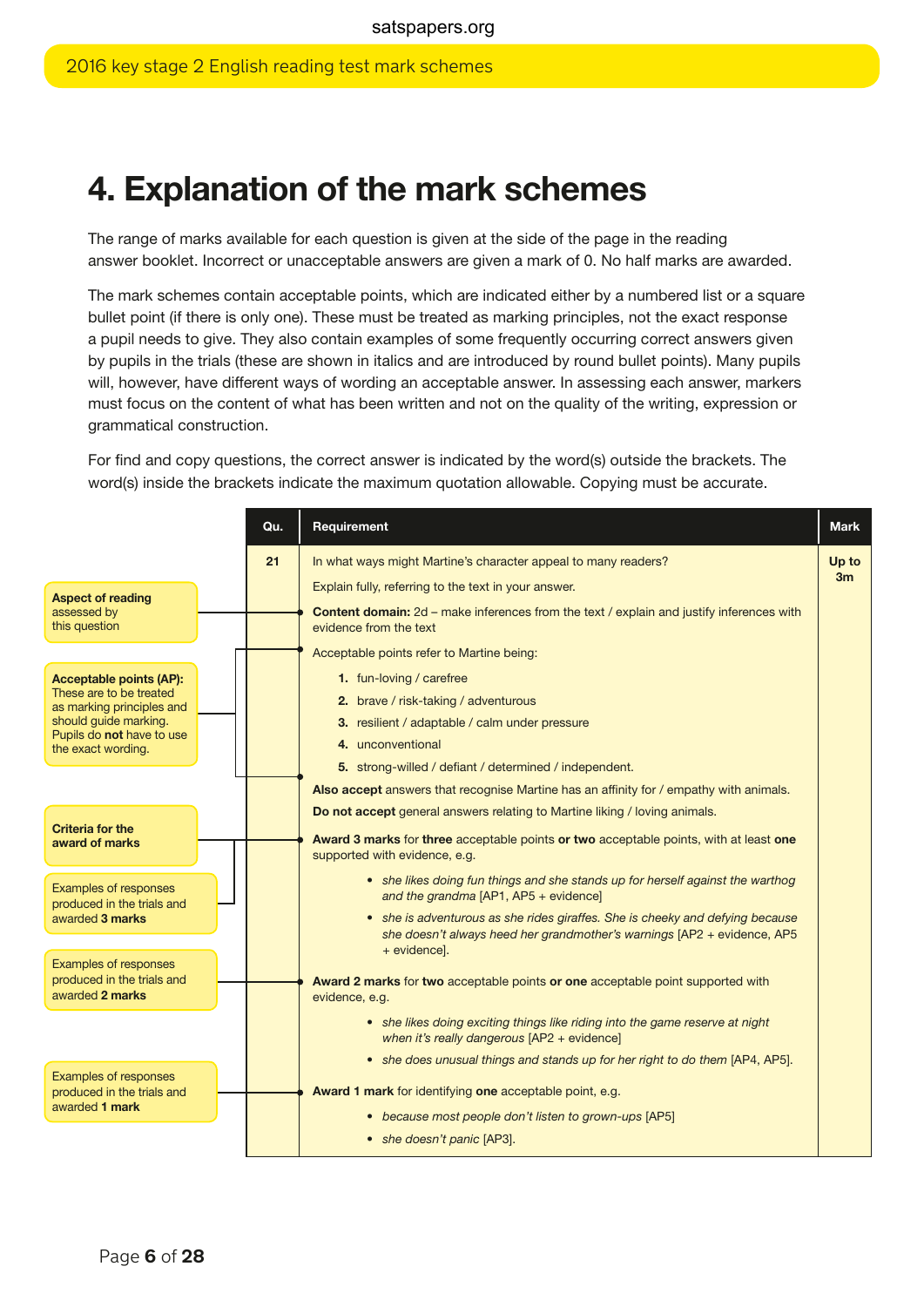# <span id="page-6-0"></span>5. Mark schemes for the English reading test

| Qu. | Requirement                                                                | <b>Mark</b> |  |  |  |
|-----|----------------------------------------------------------------------------|-------------|--|--|--|
|     | Look at the paragraph beginning: Glancing nervously                        | 1m          |  |  |  |
|     | Find and copy one word meaning relatives from long ago.                    |             |  |  |  |
|     | <b>Content domain:</b> 2a - give / explain the meaning of words in context |             |  |  |  |
|     | <b>Award 1 mark for:</b>                                                   |             |  |  |  |
|     | ancestors.                                                                 |             |  |  |  |

| $\overline{2}$ | The struggle had been between two rival families                             | 1 <sub>m</sub> |  |  |  |  |
|----------------|------------------------------------------------------------------------------|----------------|--|--|--|--|
|                | Which word most closely matches the meaning of the word rival?               |                |  |  |  |  |
|                | Tick one.                                                                    |                |  |  |  |  |
|                | <b>Content domain:</b> $2a - give / explain the meaning of words in context$ |                |  |  |  |  |
|                | <b>Award 1 mark for:</b>                                                     |                |  |  |  |  |
|                | equal<br>neighbouring<br>important<br>competing<br>$\checkmark$              |                |  |  |  |  |

| 3 | Look at page 4.                                                                                                           | 1m |
|---|---------------------------------------------------------------------------------------------------------------------------|----|
|   | How can you tell that Maria was very keen to get to the island?                                                           |    |
|   | <b>Content domain:</b> 2d – make inferences from the text / explain and justify inferences with<br>evidence from the text |    |
|   | <b>Award 1 mark</b> for answers referring to any of the following:                                                        |    |
|   | 1. recognition that Maria speaks or behaves impatiently, e.g.                                                             |    |
|   | • "Come on," Maria said                                                                                                   |    |
|   | • she was being impatient.                                                                                                |    |
|   | <b>2.</b> recognition that she is rushing Oliver, e.g.                                                                    |    |
|   | • she was telling him to hurry up.                                                                                        |    |
|   | Also accept reference to Maria giving an order.                                                                           |    |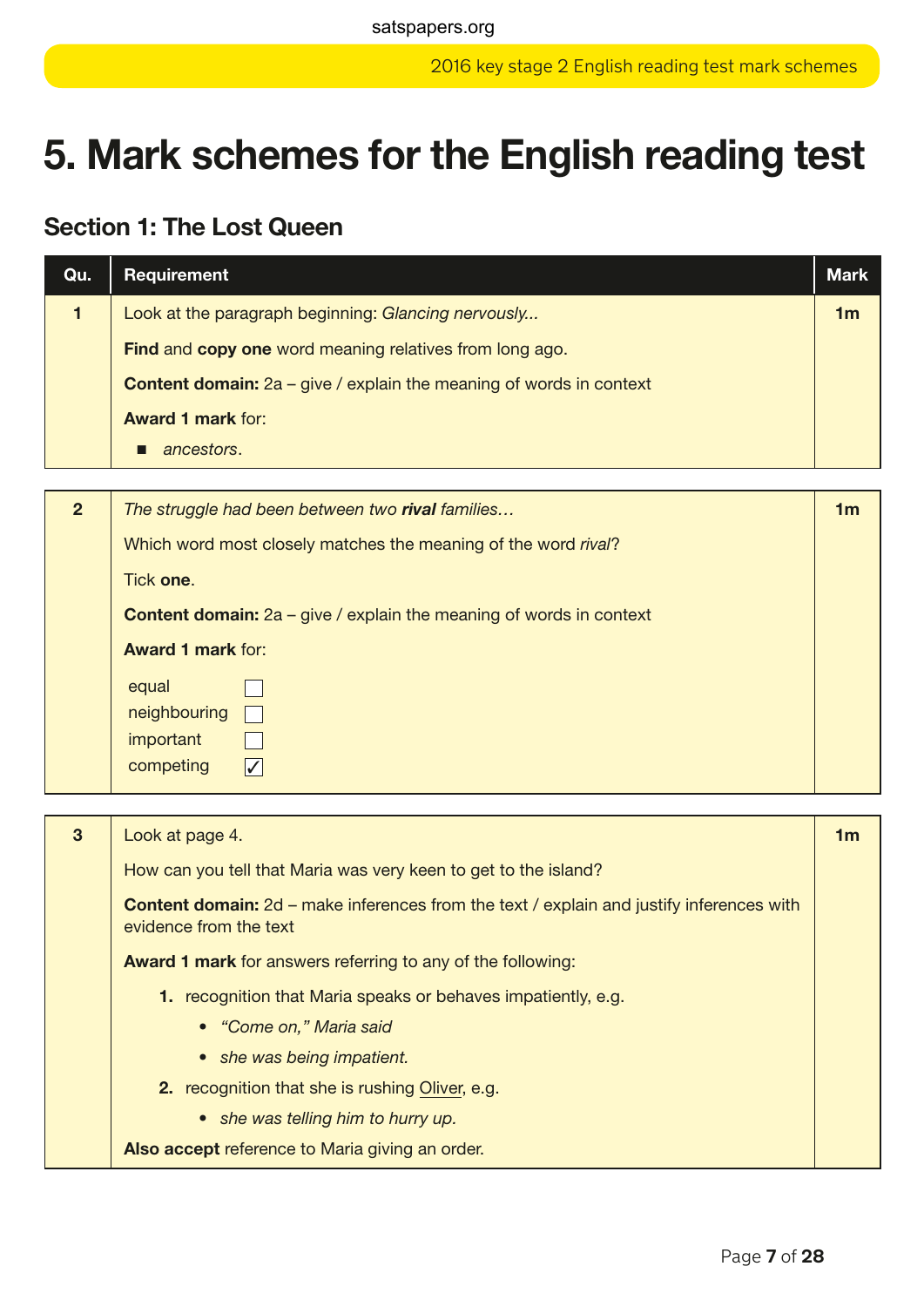| Qu.              | Requirement                                                                  | <b>Mark</b> |  |  |  |
|------------------|------------------------------------------------------------------------------|-------------|--|--|--|
| $\boldsymbol{4}$ | Look at the paragraph beginning: Oliver rowed                                | 1m          |  |  |  |
|                  | Find and copy one word that suggests that the summer afternoon was quiet.    |             |  |  |  |
|                  | <b>Content domain:</b> $2a - give / explain the meaning of words in context$ |             |  |  |  |
|                  | <b>Award 1 mark for:</b>                                                     |             |  |  |  |
|                  | $\blacksquare$ hush.                                                         |             |  |  |  |

| $5\phantom{1}$ | they crossed the glassy surface of the lake.                                                                  | <b>Up to</b> |
|----------------|---------------------------------------------------------------------------------------------------------------|--------------|
|                | Give two impressions this gives you of the water.                                                             | 2m           |
|                | <b>Content domain:</b> 2g – identify / explain how meaning is enhanced through choice of<br>words and phrases |              |
|                | <b>Award 1 mark</b> for reference to any of the following, up to a maximum of 2 marks:                        |              |
|                | <b>1.</b> reflective / shiny / mirror-like, e.g.                                                              |              |
|                | • the water reflects the light                                                                                |              |
|                | • shining under the sun.                                                                                      |              |
|                | 2. clear / transparent, e.g.                                                                                  |              |
|                | • you could see through the water.                                                                            |              |
|                | <b>3.</b> still / calm / undisturbed                                                                          |              |
|                | 4. flat / smooth.                                                                                             |              |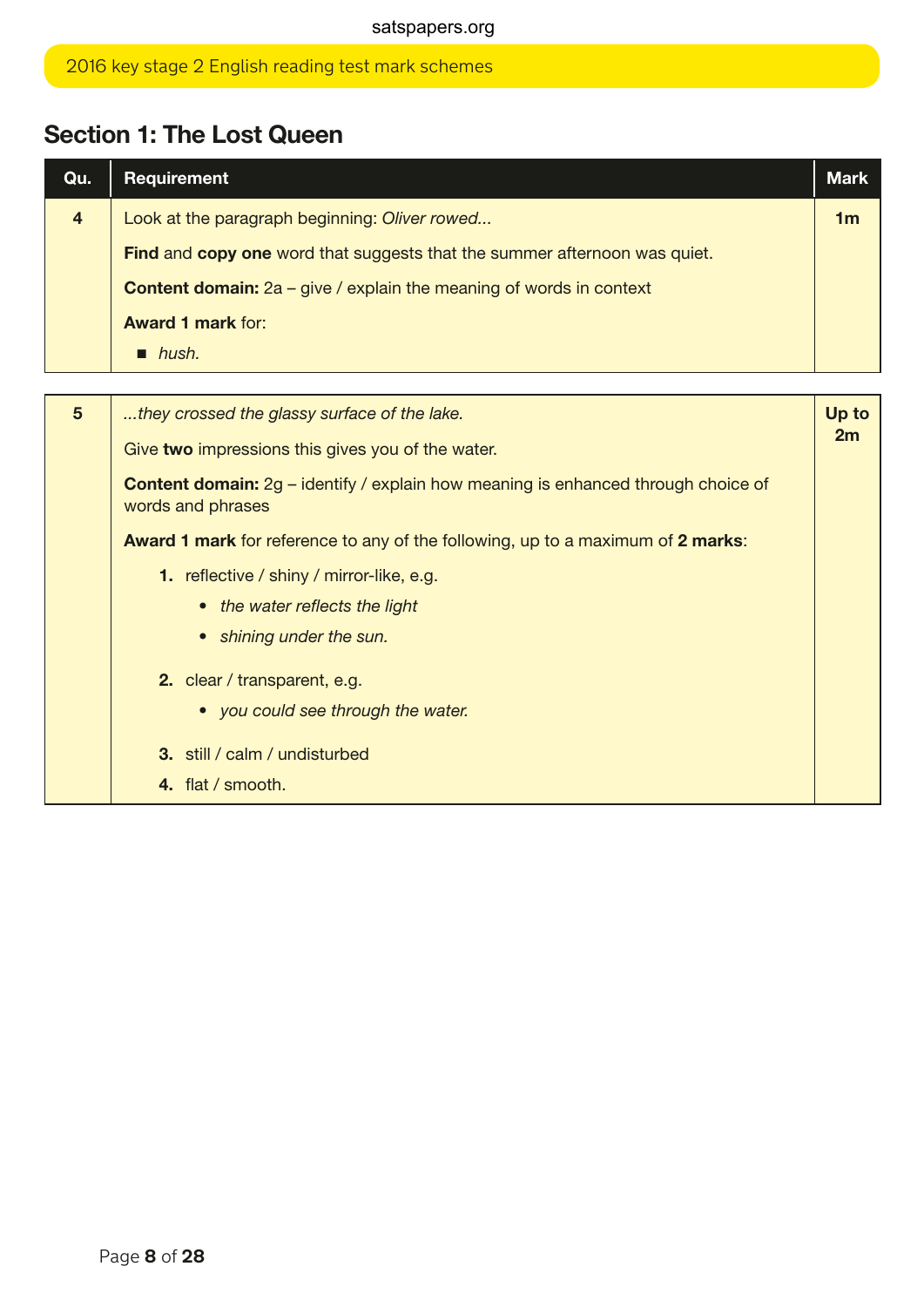| Qu. | Requirement                                                                                                               | <b>Mark</b> |  |  |  |  |
|-----|---------------------------------------------------------------------------------------------------------------------------|-------------|--|--|--|--|
| 6   | Look at the paragraph beginning: The tiny island to the paragraph ending: were cut<br>into it.                            | Up to<br>2m |  |  |  |  |
|     | What impressions of the island do you get from these two paragraphs?                                                      |             |  |  |  |  |
|     | Give two.                                                                                                                 |             |  |  |  |  |
|     | <b>Content domain:</b> 2d – make inferences from the text / explain and justify inferences with<br>evidence from the text |             |  |  |  |  |
|     | <b>Award 1 mark</b> for reference to any of the following, up to a maximum of 2 marks:                                    |             |  |  |  |  |
|     | 1. uninhabited / abandoned                                                                                                |             |  |  |  |  |
|     | 2. holds secrets                                                                                                          |             |  |  |  |  |
|     | 3. overgrown                                                                                                              |             |  |  |  |  |
|     | 4. dark / shady / gloomy                                                                                                  |             |  |  |  |  |
|     | 5. small                                                                                                                  |             |  |  |  |  |
|     | 6. mysterious / creepy / unsettling                                                                                       |             |  |  |  |  |
|     | 7. quiet / peaceful                                                                                                       |             |  |  |  |  |
|     | 8. important / a special place                                                                                            |             |  |  |  |  |
|     | <b>9.</b> old.                                                                                                            |             |  |  |  |  |
|     | Do not accept haunted / dangerous.                                                                                        |             |  |  |  |  |
|     | Do not accept reference to what is on the island, e.g. it contains an oak tree / vines /<br>roots / leaves / a monument.  |             |  |  |  |  |
|     | Do not accept quotations alone.                                                                                           |             |  |  |  |  |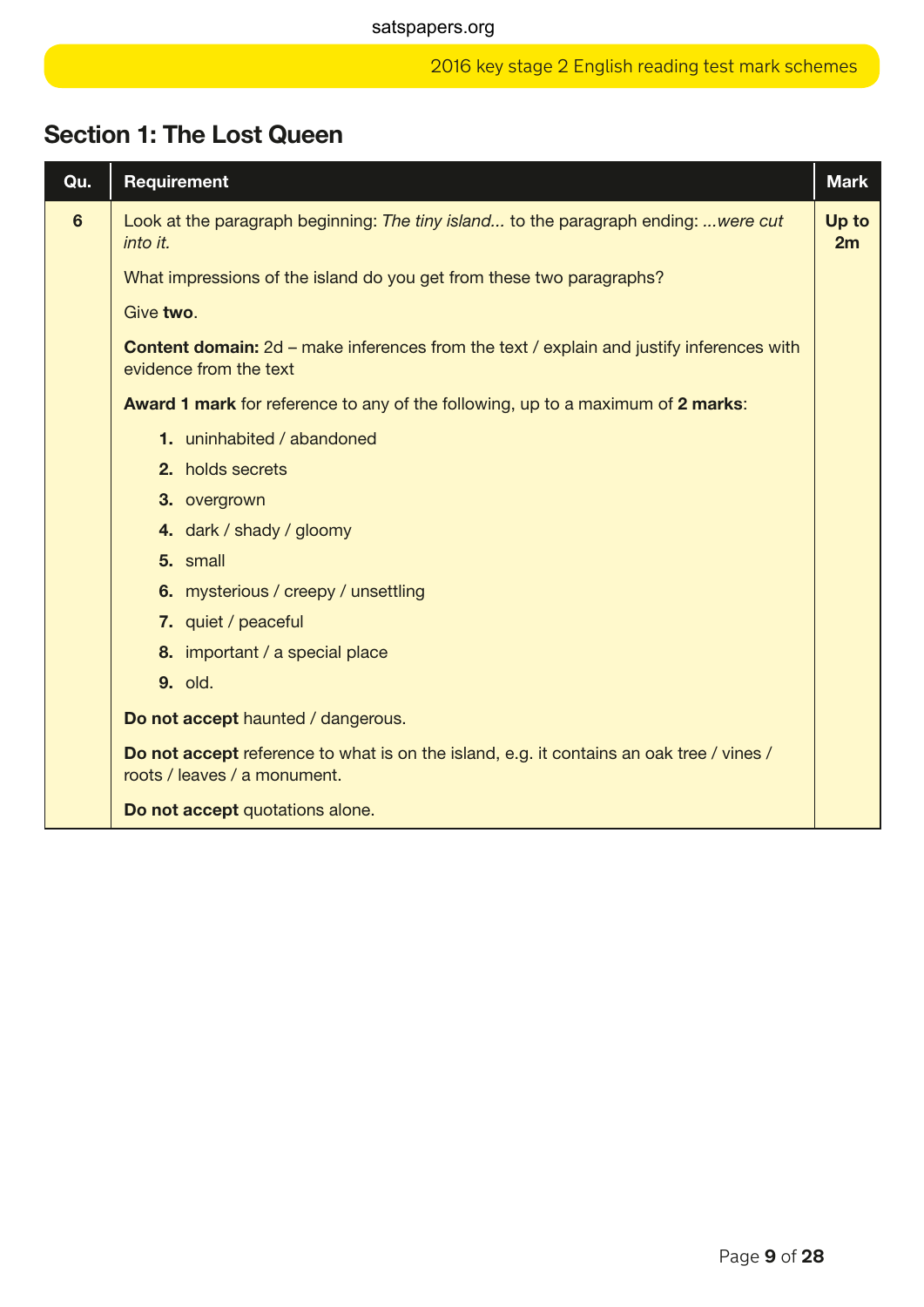| Qu.            | <b>Requirement</b>                                                                                                                               | <b>Mark</b>    |  |  |  |  |
|----------------|--------------------------------------------------------------------------------------------------------------------------------------------------|----------------|--|--|--|--|
| $\overline{7}$ | Write down three things that you are told about the oak tree on the island.                                                                      | Up to          |  |  |  |  |
|                | <b>Content domain:</b> 2b – retrieve and record information / identify key details from fiction<br>and non-fiction                               | 3m             |  |  |  |  |
|                | Award 1 mark for reference to any of the following (whether given as acceptable point<br>or quotation), up to a maximum of 3 marks:              |                |  |  |  |  |
|                | 1. it is in the middle                                                                                                                           |                |  |  |  |  |
|                | 2. it is very old                                                                                                                                |                |  |  |  |  |
|                | <b>3.</b> it is big / tall / dominates                                                                                                           |                |  |  |  |  |
|                | 4. its branches are twisted / bent                                                                                                               |                |  |  |  |  |
|                | 5. its branches stretch over the island / out to the water                                                                                       |                |  |  |  |  |
|                | 6. the branches are close together.                                                                                                              |                |  |  |  |  |
|                | <b>Accept quotations that meet an acceptable point. Longer quotations that cover more</b><br>than one acceptable point should be awarded 1 mark. |                |  |  |  |  |
|                | Do not accept reference to roots / vines.                                                                                                        |                |  |  |  |  |
|                |                                                                                                                                                  |                |  |  |  |  |
| 8              | Which of these drawings best represents the monument?                                                                                            | 1 <sub>m</sub> |  |  |  |  |
|                | Tick one.                                                                                                                                        |                |  |  |  |  |
|                | <b>Content domain:</b> 2b – retrieve and record information / identify key details from fiction<br>and non-fiction                               |                |  |  |  |  |
|                | <b>Award 1 mark for:</b>                                                                                                                         |                |  |  |  |  |
|                |                                                                                                                                                  |                |  |  |  |  |

✓

H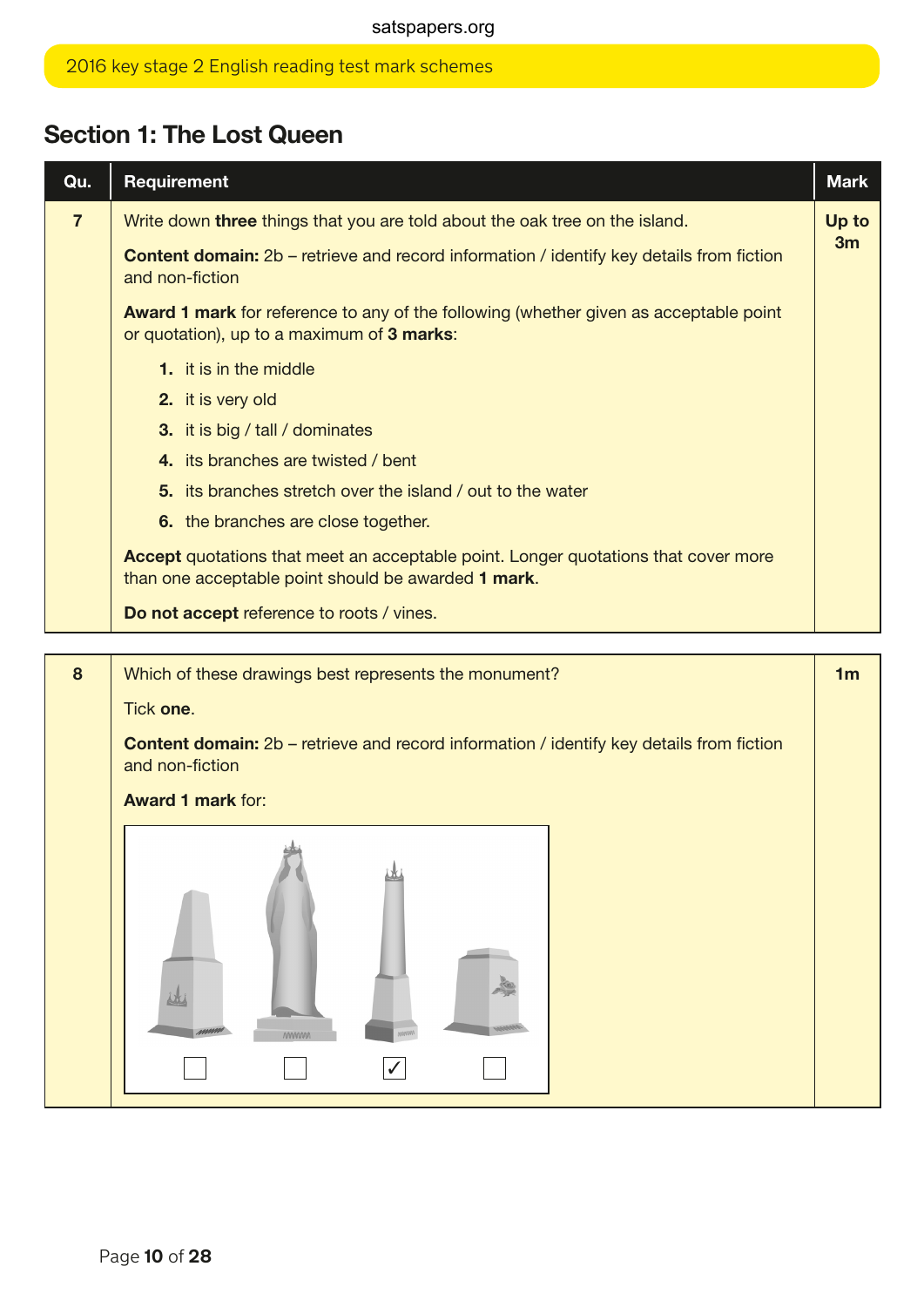| Qu. | Requirement                                                                                                               | <b>Mark</b>    |
|-----|---------------------------------------------------------------------------------------------------------------------------|----------------|
| 9a  | Look at the paragraph beginning: Maria led Oliver                                                                         | 1 <sub>m</sub> |
|     | Why did Oliver find it difficult to read the inscription on the monument?                                                 |                |
|     | <b>Content domain:</b> 2d – make inferences from the text / explain and justify inferences with<br>evidence from the text |                |
|     | <b>Award 1 mark</b> for reference to any of the following:                                                                |                |
|     | <b>1.</b> it is mossy / dirty                                                                                             |                |
|     | 2. it is covered                                                                                                          |                |
|     | 3. it is weathered.                                                                                                       |                |
|     | Do not accept reference to it being old.                                                                                  |                |

| 9 <sub>b</sub> | What did he have to do in order to read the inscription?                                                           | 1m |  |
|----------------|--------------------------------------------------------------------------------------------------------------------|----|--|
|                | <b>Content domain:</b> 2b – retrieve and record information / identify key details from fiction<br>and non-fiction |    |  |
|                | <b>Award 1 mark</b> for references to scraping out the letters / the moss, e.g.                                    |    |  |
|                | • he scrapes out the stuff in the letters                                                                          |    |  |
|                | • use his thumbnail to scratch the letters out.                                                                    |    |  |

| 10 | What was revealed at the end of the story?                                                                         | 1 <sub>m</sub> |
|----|--------------------------------------------------------------------------------------------------------------------|----------------|
|    | Tick one.                                                                                                          |                |
|    | <b>Content domain:</b> 2b – retrieve and record information / identify key details from fiction<br>and non-fiction |                |
|    | <b>Award 1 mark for:</b>                                                                                           |                |
|    | Oliver was keeping a secret.                                                                                       |                |
|    | The monument was damaged.                                                                                          |                |
|    | The two families were still enemies.                                                                               |                |
|    | Maria's family did not win the throne.<br>$\overline{\mathcal{V}}$                                                 |                |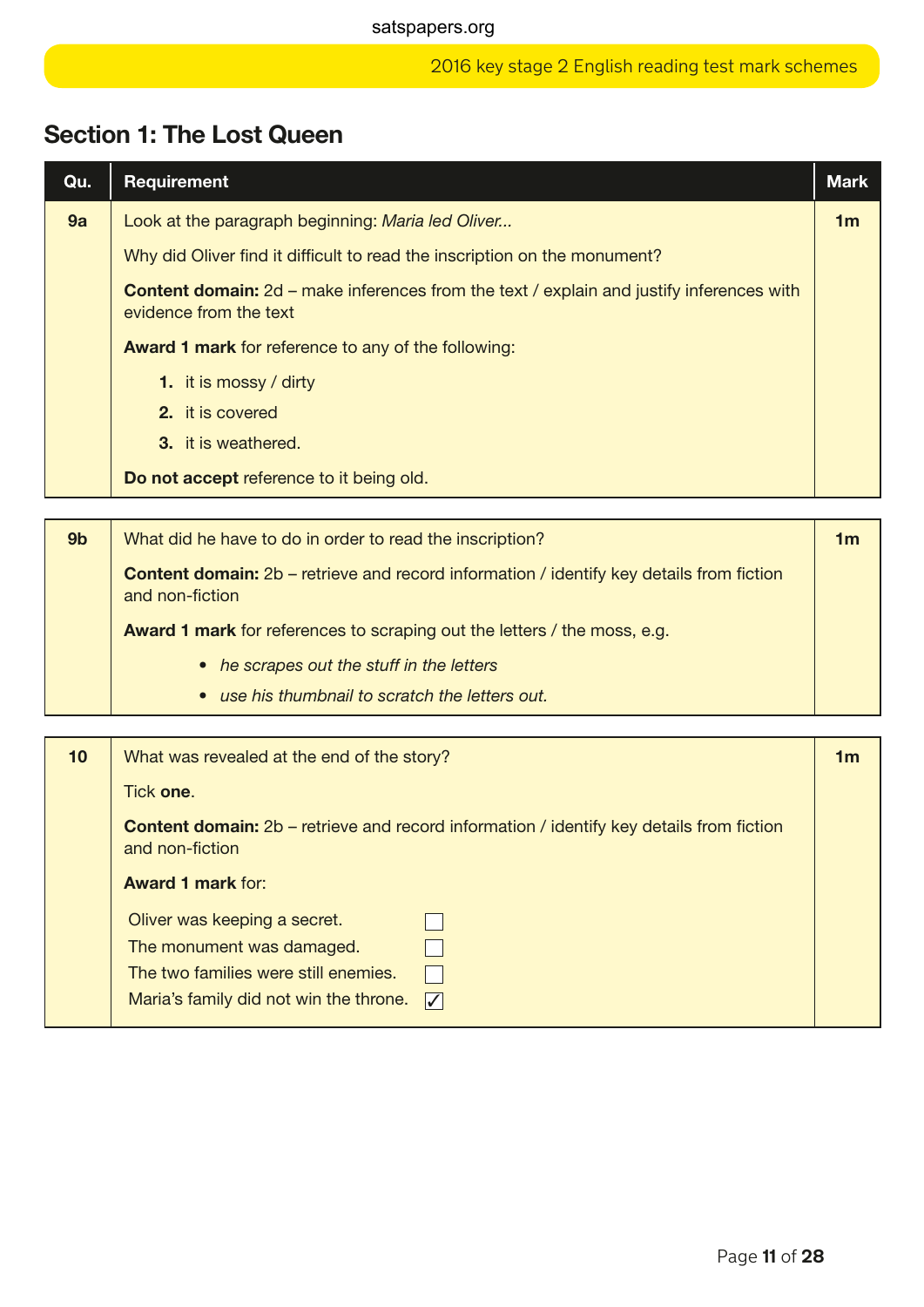| Qu. | Requirement                                                                                                        |             |              | Mark           |
|-----|--------------------------------------------------------------------------------------------------------------------|-------------|--------------|----------------|
| 11  | Using information from the text, tick one box in each row to show whether each<br>statement is true or false.      |             |              | 1 <sub>m</sub> |
|     | <b>Content domain:</b> 2b – retrieve and record information / identify key details from fiction<br>and non-fiction |             |              |                |
|     | <b>Award 1 mark for all four correct:</b>                                                                          |             |              |                |
|     |                                                                                                                    | <b>True</b> | <b>False</b> |                |
|     | Two families fought for the throne.                                                                                |             |              |                |
|     | Maria's family symbol was the lion.                                                                                | ✓           |              |                |
|     | The monument was for a prince.                                                                                     |             |              |                |
|     | It was hot on the island.                                                                                          |             |              |                |
|     |                                                                                                                    |             |              |                |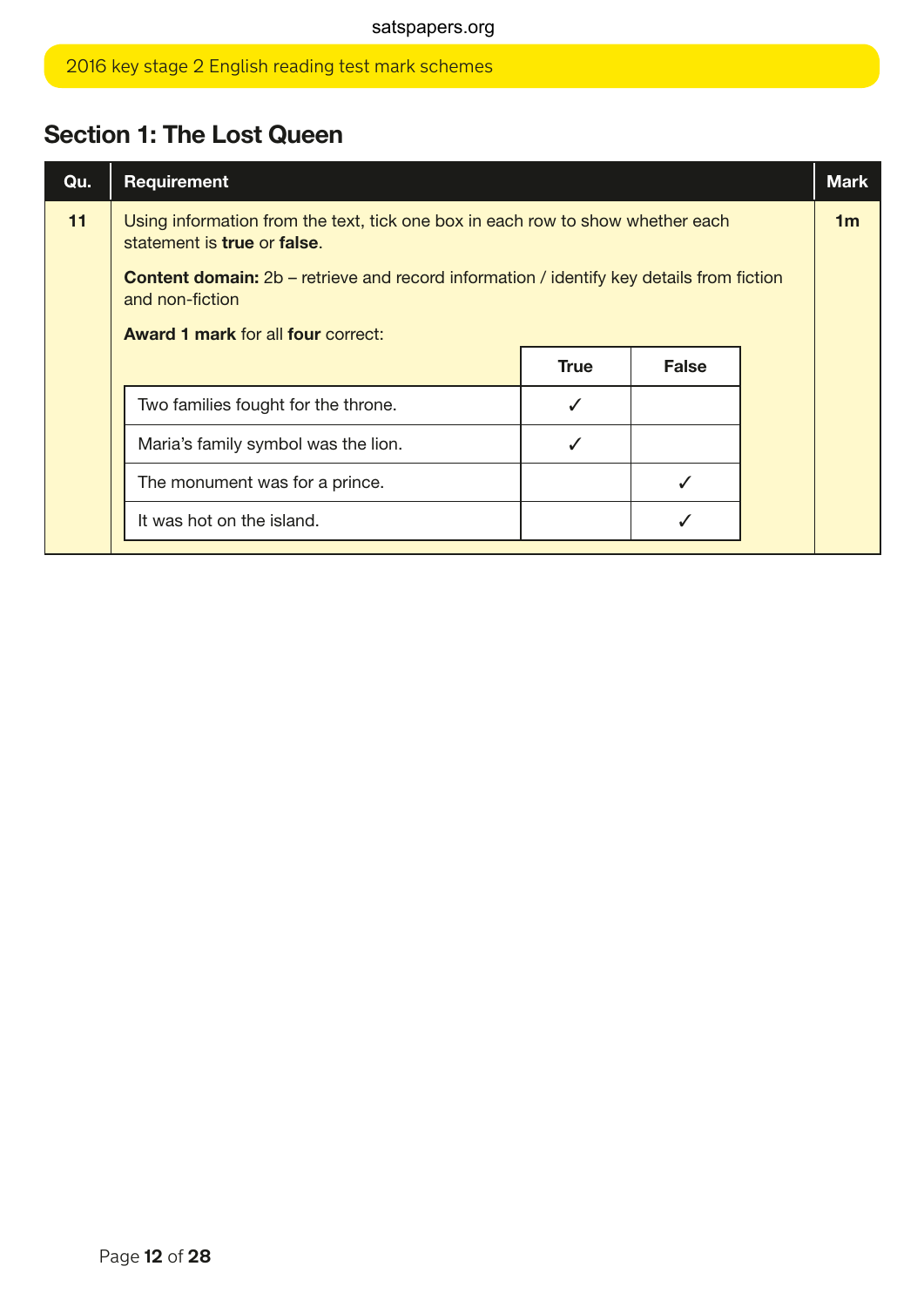<span id="page-12-0"></span>



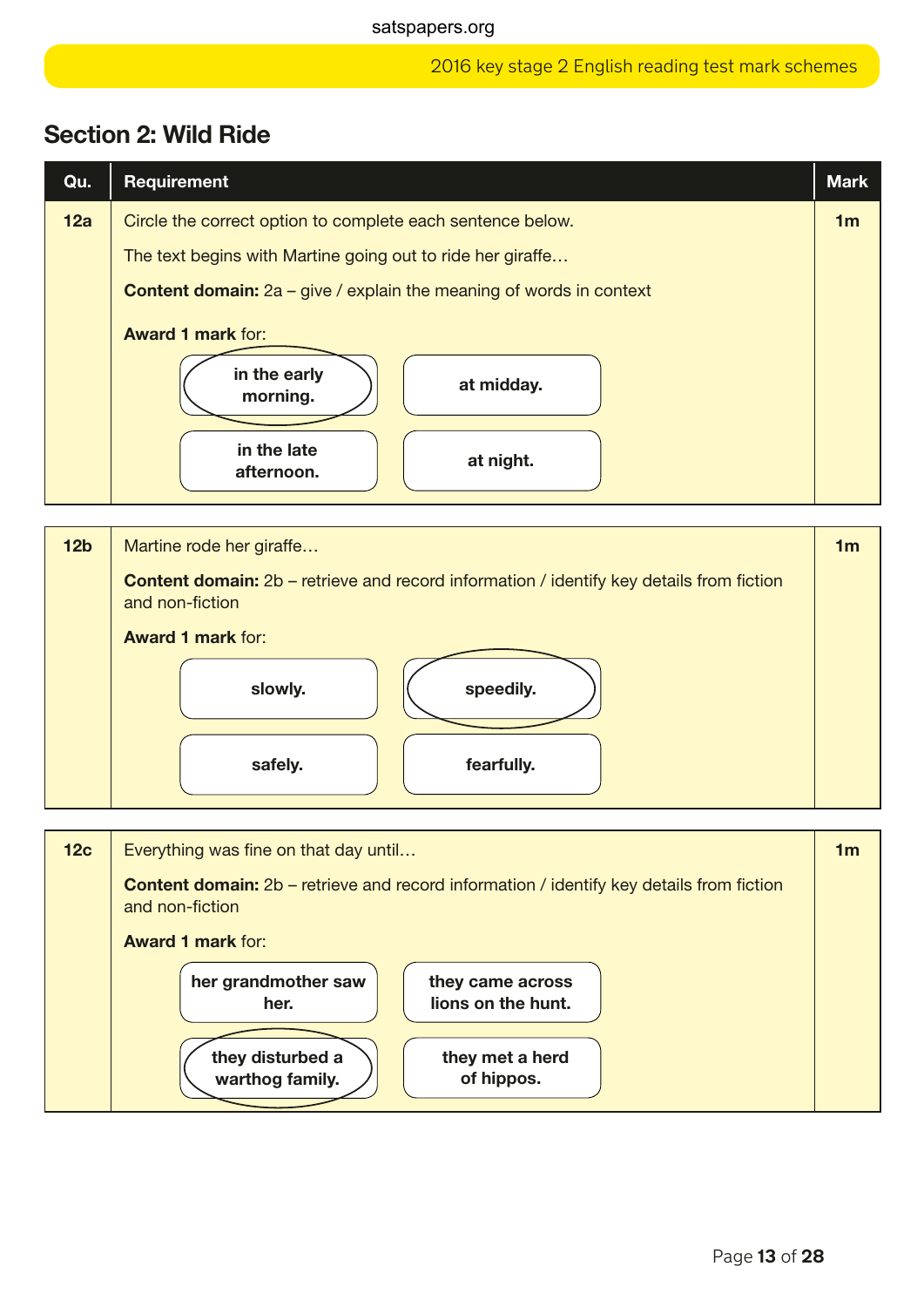| Qu. | <b>Requirement</b>                                                                                                 | <b>Mark</b>    |
|-----|--------------------------------------------------------------------------------------------------------------------|----------------|
| 12d | At the end of the text, Martine                                                                                    | 1 <sub>m</sub> |
|     | <b>Content domain:</b> 2b – retrieve and record information / identify key details from fiction<br>and non-fiction |                |
|     | <b>Award 1 mark for:</b>                                                                                           |                |
|     | went back home<br>carried on riding<br>for hours.<br>unharmed.                                                     |                |
|     | ran home to<br>cried all the<br>way home.<br>get help.                                                             |                |

| 13 | Look at the first paragraph, beginning: Dawn was casting                                                                  | 1 <sub>m</sub> |
|----|---------------------------------------------------------------------------------------------------------------------------|----------------|
|    | How do you know that Martine wanted to keep this ride a secret?                                                           |                |
|    | <b>Content domain:</b> 2d – make inferences from the text / explain and justify inferences with<br>evidence from the text |                |
|    | <b>Award 1 mark</b> for reference to Martine checking for / not wanting witnesses, e.g.                                   |                |
|    | • she checked that no one saw what she was doing                                                                          |                |
|    | • it says she looks around for witnesses which shows she doesn't want<br>anyone to know.                                  |                |
|    | Also accept the quotation: (Martine Allen took a last look around to) ensure there weren't<br>any witnesses.              |                |
|    | Also accept references to Martine riding at dawn, e.g.                                                                    |                |
|    | • she was doing it very early in the morning.                                                                             |                |
|    |                                                                                                                           |                |
|    | What were Martino's arandmother's rules about riding the giraffe?                                                         | 1 คา           |

| 14 |                                                                                                                    | What were Martine's grandmother's rules about riding the giraffe? | 1 <sub>m</sub> |
|----|--------------------------------------------------------------------------------------------------------------------|-------------------------------------------------------------------|----------------|
|    | Tick two.                                                                                                          |                                                                   |                |
|    | <b>Content domain:</b> 2b – retrieve and record information / identify key details from fiction<br>and non-fiction |                                                                   |                |
|    | <b>Award 1 mark for both correct:</b>                                                                              |                                                                   |                |
|    | Ride only in daylight.                                                                                             |                                                                   |                |
|    | Don't show off.                                                                                                    |                                                                   |                |
|    | Stay in the game reserve.                                                                                          |                                                                   |                |
|    | Keep to a slow speed.                                                                                              |                                                                   |                |
|    | No jumping.                                                                                                        |                                                                   |                |
|    |                                                                                                                    |                                                                   |                |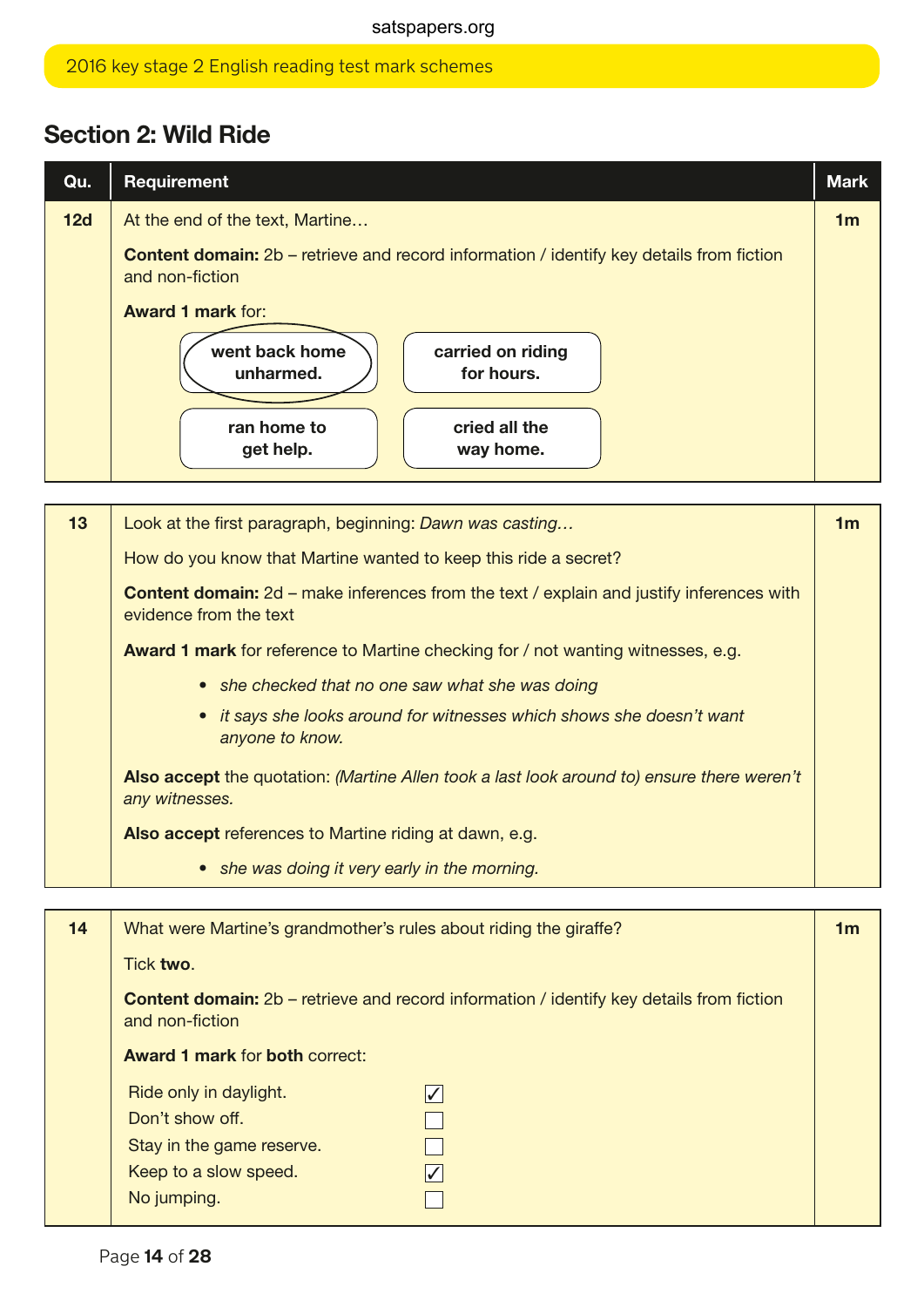#### Section 2: Wild Ride

| Qu.             | <b>Requirement</b>                                                                                                        | <b>Mark</b>    |
|-----------------|---------------------------------------------------------------------------------------------------------------------------|----------------|
| 15a             | What evidence is there of Martine being stubborn in the way she behaved with her<br>grandmother?                          | Up to<br>2m    |
|                 | Give two points.                                                                                                          |                |
|                 | <b>Content domain:</b> 2d – make inferences from the text / explain and justify inferences with<br>evidence from the text |                |
|                 | <b>Award 1 mark</b> for reference to each of the following up to a maximum of 2 marks:                                    |                |
|                 | <b>1.</b> defies her / pays no attention to her rules, e.g.                                                               |                |
|                 | • she pays no attention to her grandmother's instructions                                                                 |                |
|                 | she went faster than her grandma wanted her to.                                                                           |                |
|                 | 2. she argues with her grandmother, e.g.                                                                                  |                |
|                 | • she had a row with her.                                                                                                 |                |
|                 |                                                                                                                           |                |
| 15 <sub>b</sub> | What evidence is there of Martine being determined when she met the warthogs?                                             | 1 <sub>m</sub> |

| <b>Content domain:</b> 2d – make inferences from the text / explain and justify inferences with<br>evidence from the text              |  |
|----------------------------------------------------------------------------------------------------------------------------------------|--|
| <b>Award 1 mark</b> for reference to Martine refusing to let go of the giraffe / her determination<br>to get back on the giraffe, e.g. |  |
| • she kept hold of the giraffe's neck                                                                                                  |  |
| • she manages to haul herself back on to the giraffe's back.                                                                           |  |
| Also accept recognition that Martine keeps telling the giraffe to move away, e.g.                                                      |  |
| • she kept telling Jemmy to walk on so that they can escape                                                                            |  |

• *she carries on telling Jemmy to keep going.*

Do not accept references to *gritted teeth*.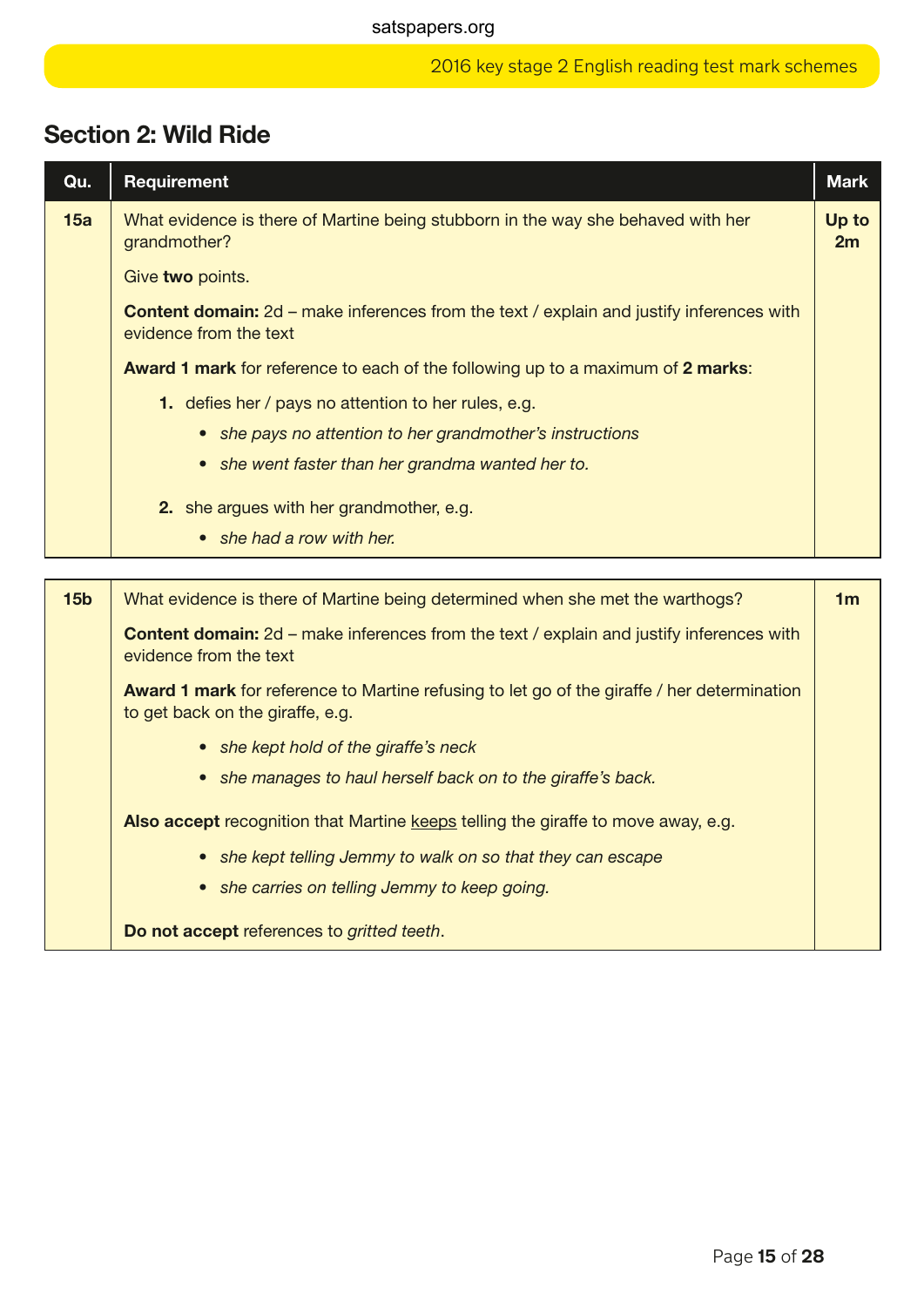#### Section 2: Wild Ride

| Qu. | Requirement                                                                                                                    | <b>Mark</b> |
|-----|--------------------------------------------------------------------------------------------------------------------------------|-------------|
| 16  | milled around in bewilderment (page 8)                                                                                         | Up to       |
|     | Explain what this description suggests about the baby warthogs.                                                                | 2m          |
|     | <b>Content domain:</b> 2d – make inferences from the text / explain and justify inferences with<br>evidence from the text      |             |
|     | <b>Award 2 marks for responses that explain both the baby warthogs' aimless / random</b><br>movement and their confusion, e.g. |             |
|     | • they had no idea what was happening and just walked around with no<br>purpose                                                |             |
|     | • they wandered around slowly in curiosity, they were confused and wondered<br>what was going on.                              |             |
|     | Award 1 mark for responses that explain either the baby warthogs' aimless / random<br>movement or their confusion, e.g.        |             |
|     | • they just roamed around                                                                                                      |             |
|     | • they didn't know what was going on.                                                                                          |             |
|     |                                                                                                                                |             |
| 17  | What evidence in the text is there that warthogs can be dangerous?                                                             | Up to<br>2m |
|     | Give two examples.                                                                                                             |             |
|     | <b>Content domain:</b> 2d – make inferences from the text / explain and justify inferences with<br>evidence from the text      |             |
|     | Award 1 mark for reference to any of the following, up to a maximum of 2 marks:                                                |             |
|     | 1. it charges / its tusks are thrust forward                                                                                   |             |
|     | 2. it has sharp tusks / it could tear her to pieces                                                                            |             |
|     | 3. it tries to bite her                                                                                                        |             |
|     | 4. the giraffe seems frightened / backs away                                                                                   |             |
|     | 5. Martine not wanting to let go.                                                                                              |             |

Also accept references to the mother warthog protecting her young, e.g.

• *they'll defend their babies.*

Also accept references to the warthog being fast.

Accept quotations that meet an acceptable point.

Do not accept references to angry noises.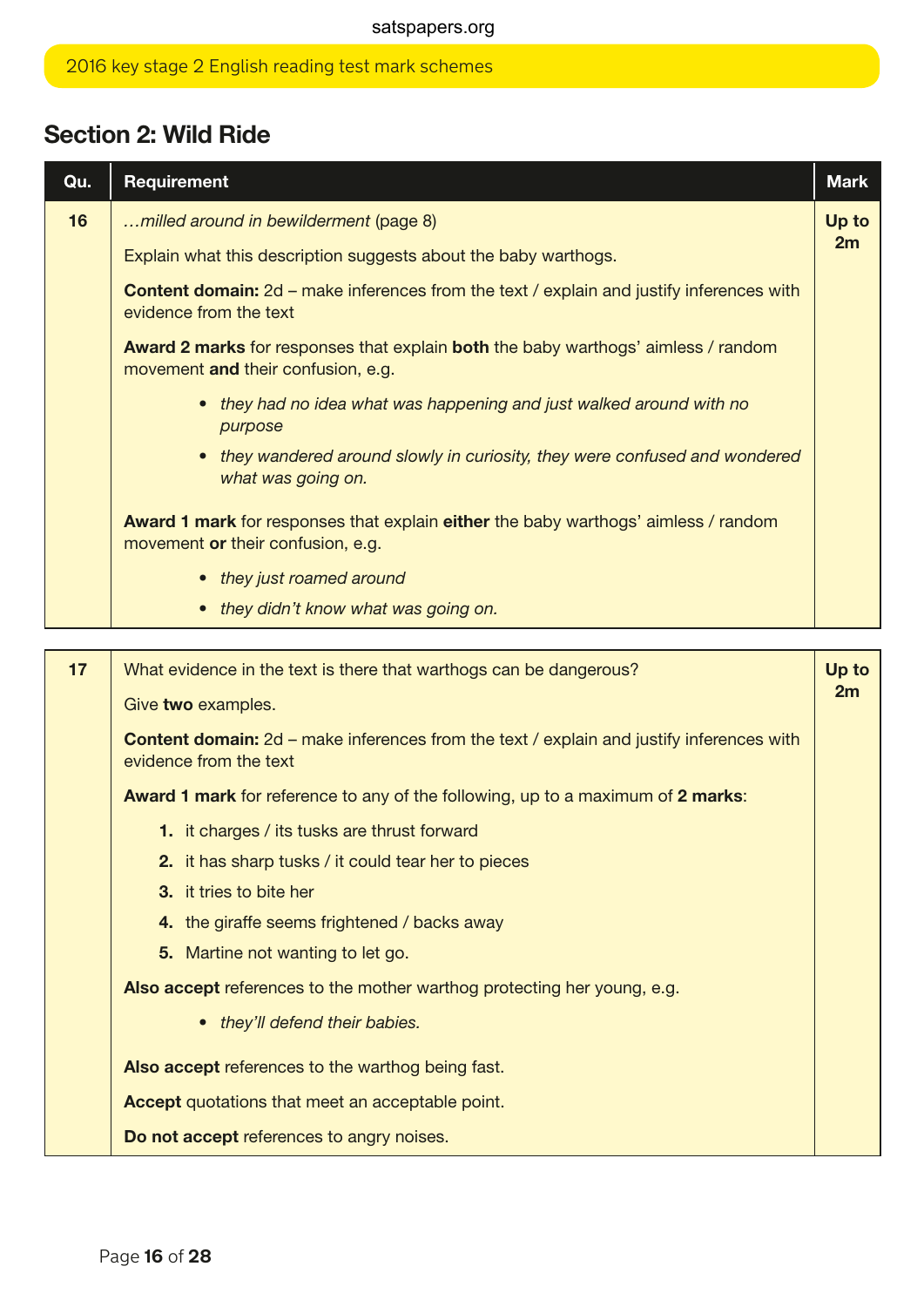#### Section 2: Wild Ride

| Qu. | Requirement                                                                                                               | <b>Mark</b>    |
|-----|---------------------------------------------------------------------------------------------------------------------------|----------------|
| 18  | What helped Martine to get safely on Jemmy's back after the warthog's attack?                                             | 1 <sub>m</sub> |
|     | <b>Content domain:</b> 2b – retrieve and record information / identify key details from fiction<br>and non-fiction        |                |
|     | <b>Award 1 mark</b> for reference to either of the following:                                                             |                |
|     | 1. Jemmy lifting his head                                                                                                 |                |
|     | 2. momentum.                                                                                                              |                |
|     | Also accept hooking her legs around his neck.                                                                             |                |
|     |                                                                                                                           |                |
| 19  | The warthog mother made grunts of triumph (page 8).                                                                       | 1 <sub>m</sub> |
|     | Why was she triumphant?                                                                                                   |                |
|     | <b>Content domain:</b> 2d – make inferences from the text / explain and justify inferences with<br>evidence from the text |                |
|     | <b>Award 1 mark</b> for reference to either of the following:                                                             |                |
|     | <b>1.</b> she had chased away the intruders / the intruders had left, e.g.                                                |                |
|     | • she thought she had successfully chased them off                                                                        |                |
|     | • she had frightened the girl away                                                                                        |                |
|     | • they had gone away.                                                                                                     |                |
|     | 2. she had protected her young / territory, e.g.                                                                          |                |
|     | • she thought she had saved her babies from them                                                                          |                |
|     | • she had defended her young and got Jemmy out of her territory.                                                          |                |
|     | Do not accept general answers relating to triumph, e.g.                                                                   |                |
|     | she got what she wanted                                                                                                   |                |
|     | she won.                                                                                                                  |                |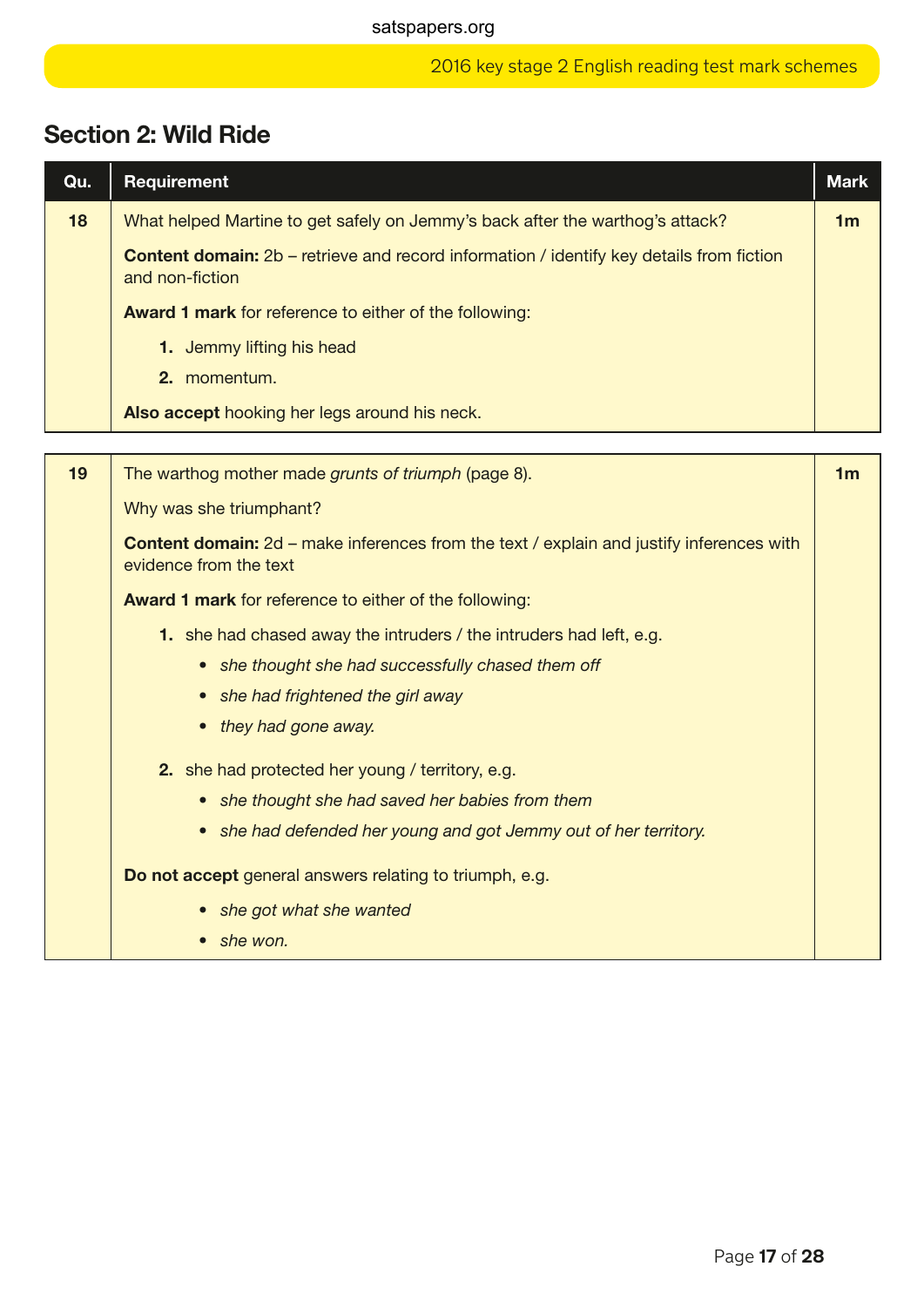| Qu. | <b>Requirement</b>                                                                                                                                                                                                                                                            | <b>Mark</b> |
|-----|-------------------------------------------------------------------------------------------------------------------------------------------------------------------------------------------------------------------------------------------------------------------------------|-------------|
| 20  | Do you think that Martine will change her behaviour on future giraffe rides?                                                                                                                                                                                                  | Up to       |
|     | Tick one. (yes / no / maybe)                                                                                                                                                                                                                                                  | 3m          |
|     | Explain your choice fully, using evidence from the text.                                                                                                                                                                                                                      |             |
|     | <b>Content domain:</b> 2e – predict what might happen from details stated and implied                                                                                                                                                                                         |             |
|     | <b>Acceptable points (yes):</b>                                                                                                                                                                                                                                               |             |
|     | 1. she had started to listen to / obey her grandmother                                                                                                                                                                                                                        |             |
|     | 2. she got a fright / found herself in danger                                                                                                                                                                                                                                 |             |
|     | 3. she had learnt from the experience.                                                                                                                                                                                                                                        |             |
|     | <b>Acceptable points (no):</b>                                                                                                                                                                                                                                                |             |
|     | 4. she has been in danger before and not been hurt / got away with it                                                                                                                                                                                                         |             |
|     | 5. she is stubborn / defiant / does not listen to others                                                                                                                                                                                                                      |             |
|     | 6. she had fun / she is adventurous / she is thrill-seeking.                                                                                                                                                                                                                  |             |
|     | Award 3 marks for three acceptable points or two acceptable points with at least one<br>supported with evidence, e.g.                                                                                                                                                         |             |
|     | • because it says Martine rode the rest of the way home at a gentle walk. This<br>explains that Martine had learnt her lesson and she won't go fast again. But<br>then she has got into trouble before and didn't change [evidence $+$ AP3,<br>AP4]                           |             |
|     | • even though she has just had a scare with the warthogs she has got through<br>it unharmed and she may think she can do anything. However, because<br>of this experience she may feel that that ride could have got her hurt and<br>decided to play it safe [AP2, AP4, AP3]. |             |
|     | Award 2 marks for two acceptable points or one acceptable point supported with<br>evidence, e.g.                                                                                                                                                                              |             |
|     | • no because she seems very determined to have her own way like when she<br><i>ignores her grandma</i> [AP5 + evidence]                                                                                                                                                       |             |
|     | • I think she will try for a little while because of the scare she got that day but<br>I think she loves speed too much and that will get the better of her [AP2,<br>AP6].                                                                                                    |             |
|     | <b>Award 1 mark for one acceptable point, e.g.</b>                                                                                                                                                                                                                            |             |
|     | • yes, because the warthogs gave her a fright [AP2]                                                                                                                                                                                                                           |             |
|     | • no because she likes the thrill of riding fast [AP6].                                                                                                                                                                                                                       |             |
|     | Do not accept answers that speculate about Martine's future behaviour without<br>reference to what has happened in the text to motivate the change.                                                                                                                           |             |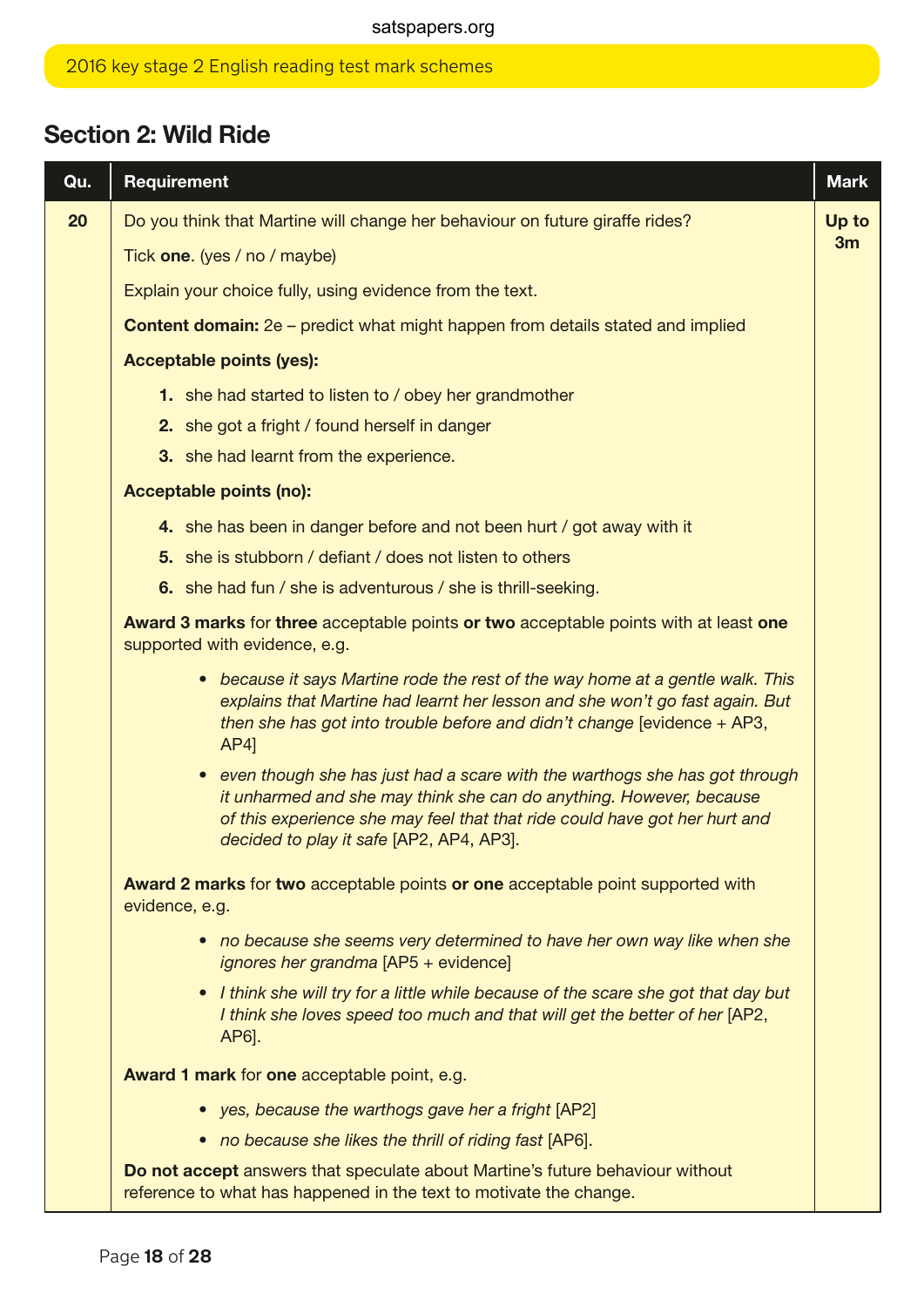| Qu. | Requirement                                                                                                                                                                 | <b>Mark</b> |
|-----|-----------------------------------------------------------------------------------------------------------------------------------------------------------------------------|-------------|
| 21  | In what ways might Martine's character appeal to many readers?                                                                                                              | Up to       |
|     | Explain fully, referring to the text in your answer.                                                                                                                        | 3m          |
|     | <b>Content domain:</b> 2d – make inferences from the text / explain and justify inferences with<br>evidence from the text                                                   |             |
|     | Acceptable points refer to Martine being:                                                                                                                                   |             |
|     | 1. fun-loving / carefree                                                                                                                                                    |             |
|     | 2. brave / risk-taking / adventurous                                                                                                                                        |             |
|     | 3. resilient / adaptable / calm under pressure                                                                                                                              |             |
|     | 4. unconventional                                                                                                                                                           |             |
|     | 5. strong-willed / defiant / determined / independent.                                                                                                                      |             |
|     | Also accept answers that recognise Martine has an affinity for / empathy with animals.                                                                                      |             |
|     | Do not accept general answers relating to Martine liking / loving animals.                                                                                                  |             |
|     | Award 3 marks for three acceptable points or two acceptable points, with at least one<br>supported with evidence, e.g.                                                      |             |
|     | • she likes doing fun things and she stands up for herself against the warthog<br>and the grandma [AP1, AP5 + evidence]                                                     |             |
|     | • she is adventurous as she rides giraffes. She is cheeky and defying because<br>she doesn't always heed her grandmother's warnings $[AP2 + evidence, AP5]$<br>+ evidence]. |             |
|     | Award 2 marks for two acceptable points or one acceptable point supported with<br>evidence, e.g.                                                                            |             |
|     | • she likes doing exciting things like riding into the game reserve at night<br>when it's really dangerous $[AP2 + evidence]$                                               |             |
|     | • she does unusual things and stands up for her right to do them [AP4, AP5].                                                                                                |             |
|     | Award 1 mark for identifying one acceptable point, e.g.                                                                                                                     |             |
|     | • because most people don't listen to grown ups [AP5]                                                                                                                       |             |
|     | • she doesn't panic [AP3].                                                                                                                                                  |             |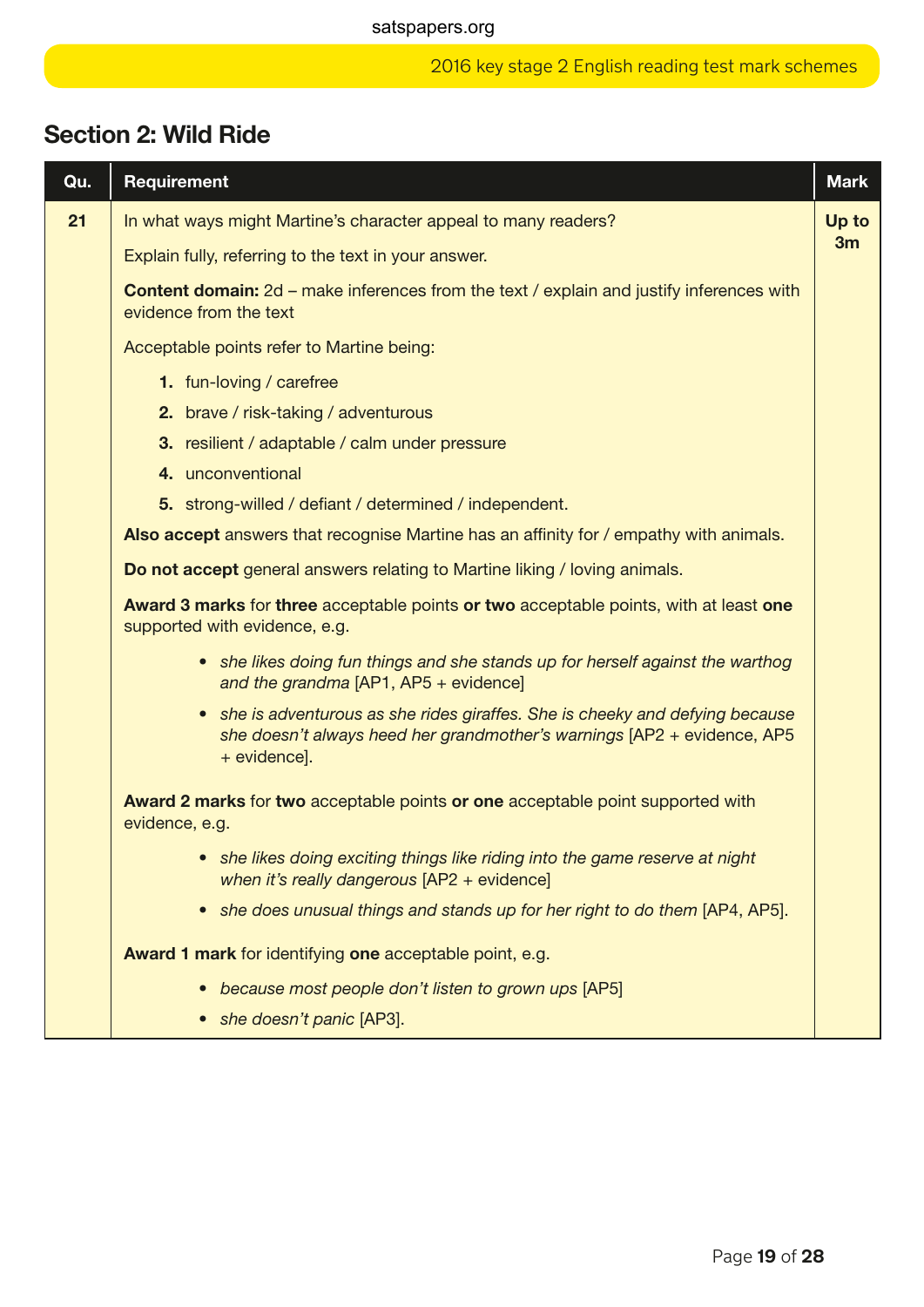| Qu.               | Requirement                                                                                                                            |  |
|-------------------|----------------------------------------------------------------------------------------------------------------------------------------|--|
| $22 \overline{ }$ | Draw lines to match each part of the story with the correct quotation from the text.                                                   |  |
|                   | <b>Content domain:</b> 2f – identify / explain how information / narrative content is related and<br>contributes to meaning as a whole |  |
|                   | <b>Award 1 mark</b> for all correctly matched:                                                                                         |  |
|                   | setting<br>For a while Martine had defied her                                                                                          |  |
|                   | past events<br>In the instant before her body parted company                                                                           |  |
|                   | action<br>Dawn was casting spun-gold threads                                                                                           |  |
|                   | That would teach her to show off<br>lesson                                                                                             |  |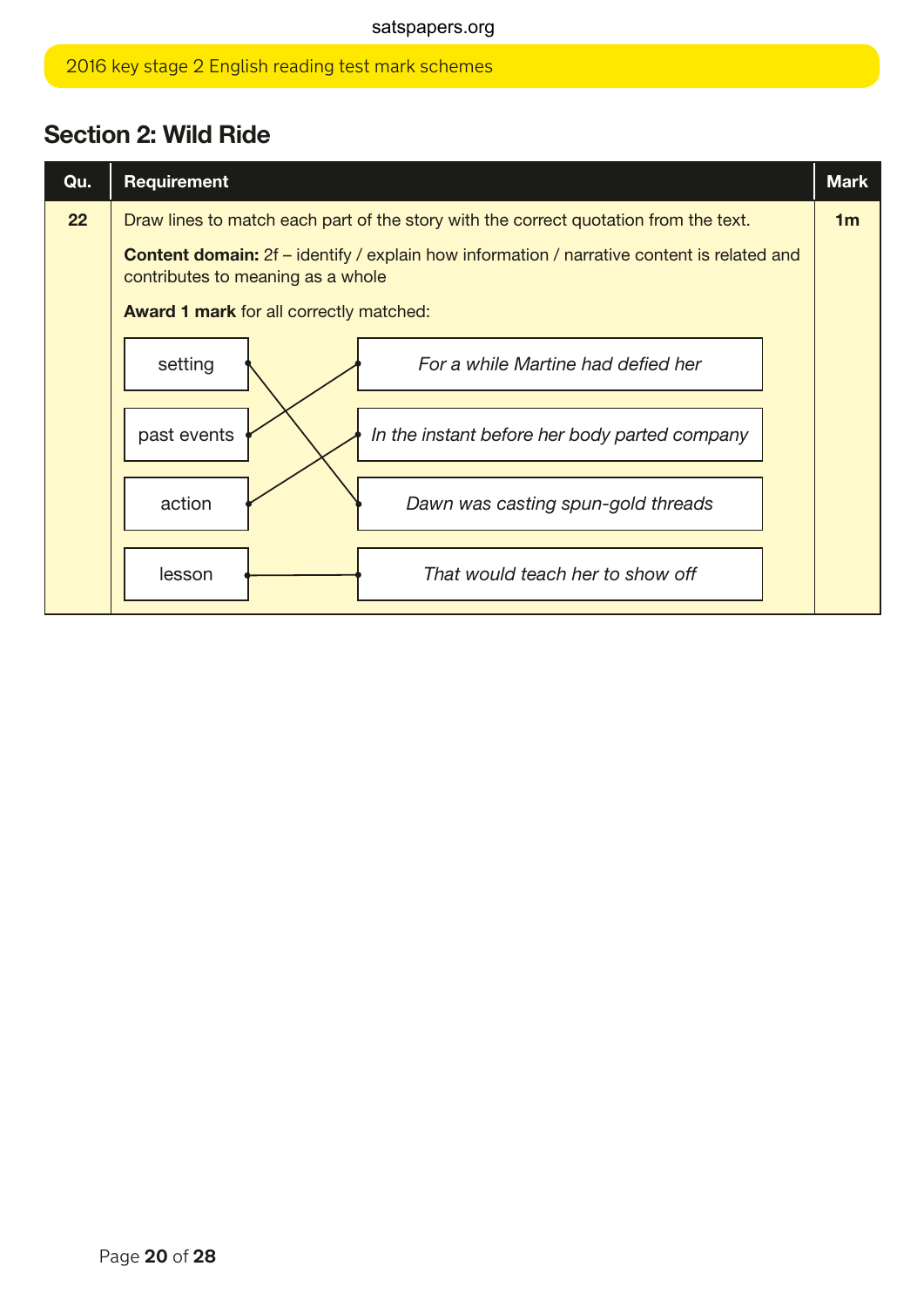<span id="page-20-0"></span>

| Qu. | Requirement                                                                                             | <b>Mark</b>    |
|-----|---------------------------------------------------------------------------------------------------------|----------------|
| 23  | Look at the paragraph beginning: For thousands of years                                                 | 1 <sub>m</sub> |
|     | What does the word spat suggest about how the island of Mauritius was formed?                           |                |
|     | <b>Content domain:</b> 2a – give / explain the meaning of words in context                              |                |
|     | Award 1 mark for reference to any of the following:                                                     |                |
|     | 1. forcefulness, e.g.                                                                                   |                |
|     | 'spat' makes you think it was an incredible force that formed the island                                |                |
|     | • the island was pushed powerfully out of the ocean.                                                    |                |
|     | 2. suddenness (speed / unexpectedness), e.g.                                                            |                |
|     | • the island appeared very quickly                                                                      |                |
|     | • the word 'spat' sounds like it was something they didn't expect to happen.                            |                |
|     | Also accept answers identifying that the island is carelessly placed / formed, e.g.                     |                |
|     | • that it was just randomly put there                                                                   |                |
|     | • it was not created in a precise way.                                                                  |                |
|     | Also accept answers which convey the idea of the sea ejecting something unwanted, e.g.                  |                |
|     | • the ocean got rid of something it didn't like.                                                        |                |
|     | Do not accept repetition of how the island was formed / general description of how a<br>volcano erupts. |                |
|     |                                                                                                         |                |
| 24  | Curious and unafraid, the animals of Mauritius offered themselves up for slaughter<br>(page 10)         | 1 <sub>m</sub> |

Why were the dodos *curious and unafraid*?

Content domain: 2d – make inferences from the text / explain and justify inferences with evidence from the text

Award 1 mark for answers identifying that the dodos:

- 1. didn't know they had cause to be afraid / were naïve about the threat, e.g.
	- *they were unaware of what was coming for them*
	- *they didn't know that other animals would eat them.*
- 2. had never seen predators / humans / cats / dogs / rats, e.g.
	- *because they never had predators before.*

Do not accept references to the dodos being stupid.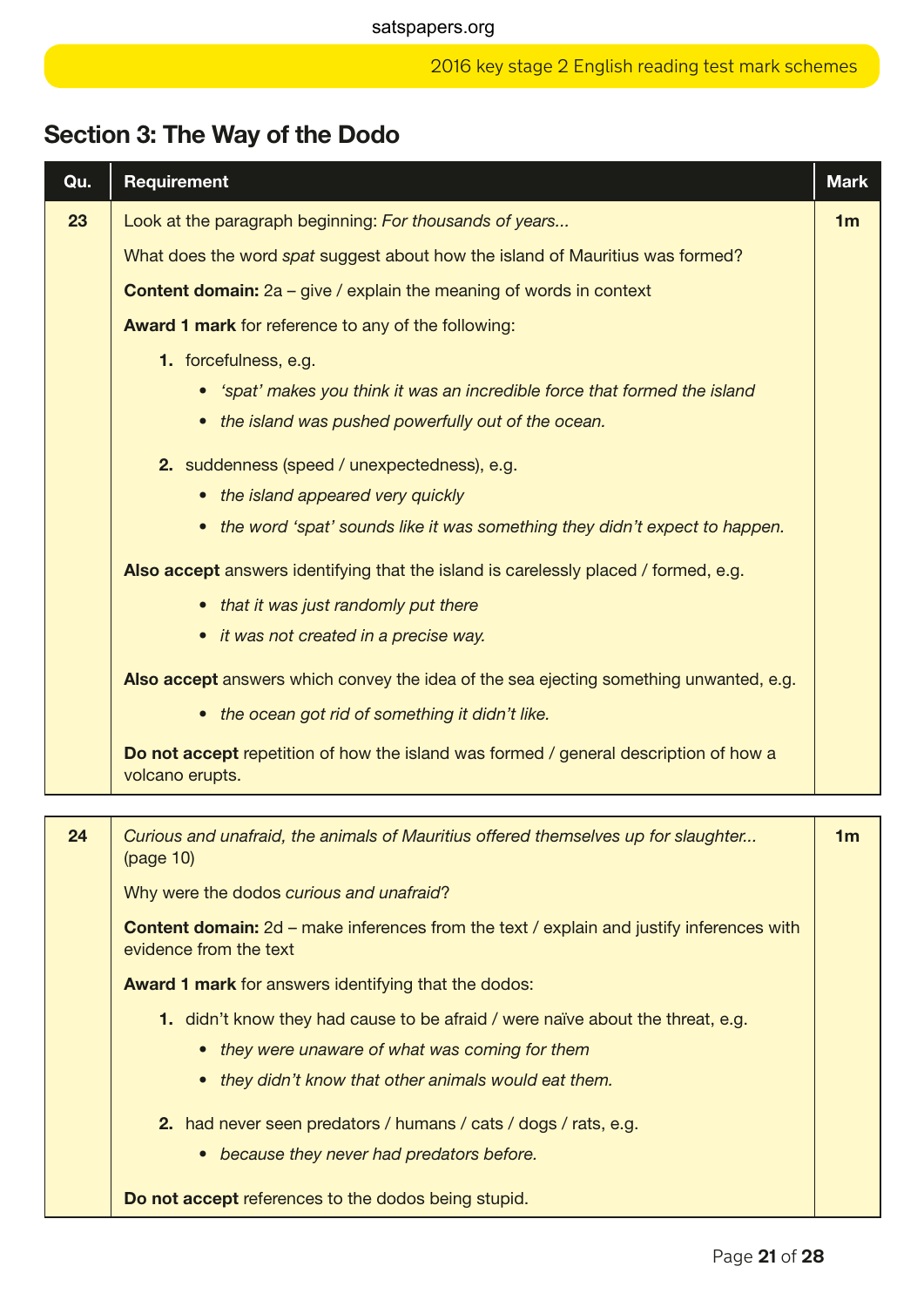| Qu. | Requirement                                                                                                               | <b>Mark</b> |
|-----|---------------------------------------------------------------------------------------------------------------------------|-------------|
| 25  | <b>Find and copy one</b> word from page 10 that tells you that some of the animals on<br>Mauritius were only found there. | 1m          |
|     | <b>Content domain:</b> 2a – give / explain the meaning of words in context                                                |             |
|     | <b>Award 1 mark for:</b>                                                                                                  |             |
|     | unique.                                                                                                                   |             |

| 26a | Give two reasons why Mauritius was a paradise for animals before humans arrived.                                   | 1m |
|-----|--------------------------------------------------------------------------------------------------------------------|----|
|     | <b>Content domain:</b> 2b – retrieve and record information / identify key details from fiction<br>and non-fiction |    |
|     | <b>Award 1 mark for reference to two of the following:</b>                                                         |    |
|     | warm                                                                                                               |    |
|     | <b>2.</b> lots of food                                                                                             |    |
|     | 3. no predators / safe.                                                                                            |    |
|     | Also accept references to being isolated.                                                                          |    |

| 26 <sub>b</sub> | Look at the paragraph beginning: One of the victims to the bottom of page 10.                                      | 1m |
|-----------------|--------------------------------------------------------------------------------------------------------------------|----|
|                 | Give two reasons why the dodo became extinct after humans arrived.                                                 |    |
|                 | <b>Content domain:</b> 2b – retrieve and record information / identify key details from fiction<br>and non-fiction |    |
|                 | <b>Award 1 mark for reference to two of the following:</b>                                                         |    |
|                 | <b>1.</b> the dodo was hunted for food (by humans, cats, dogs)                                                     |    |
|                 | <b>2.</b> the dodo couldn't escape / fly away                                                                      |    |
|                 | 3. the dodo eggs / chicks were eaten (by rats), e.g.                                                               |    |
|                 | • rats ate the chicks.                                                                                             |    |
|                 | 4. the dodo had no experience of predators.                                                                        |    |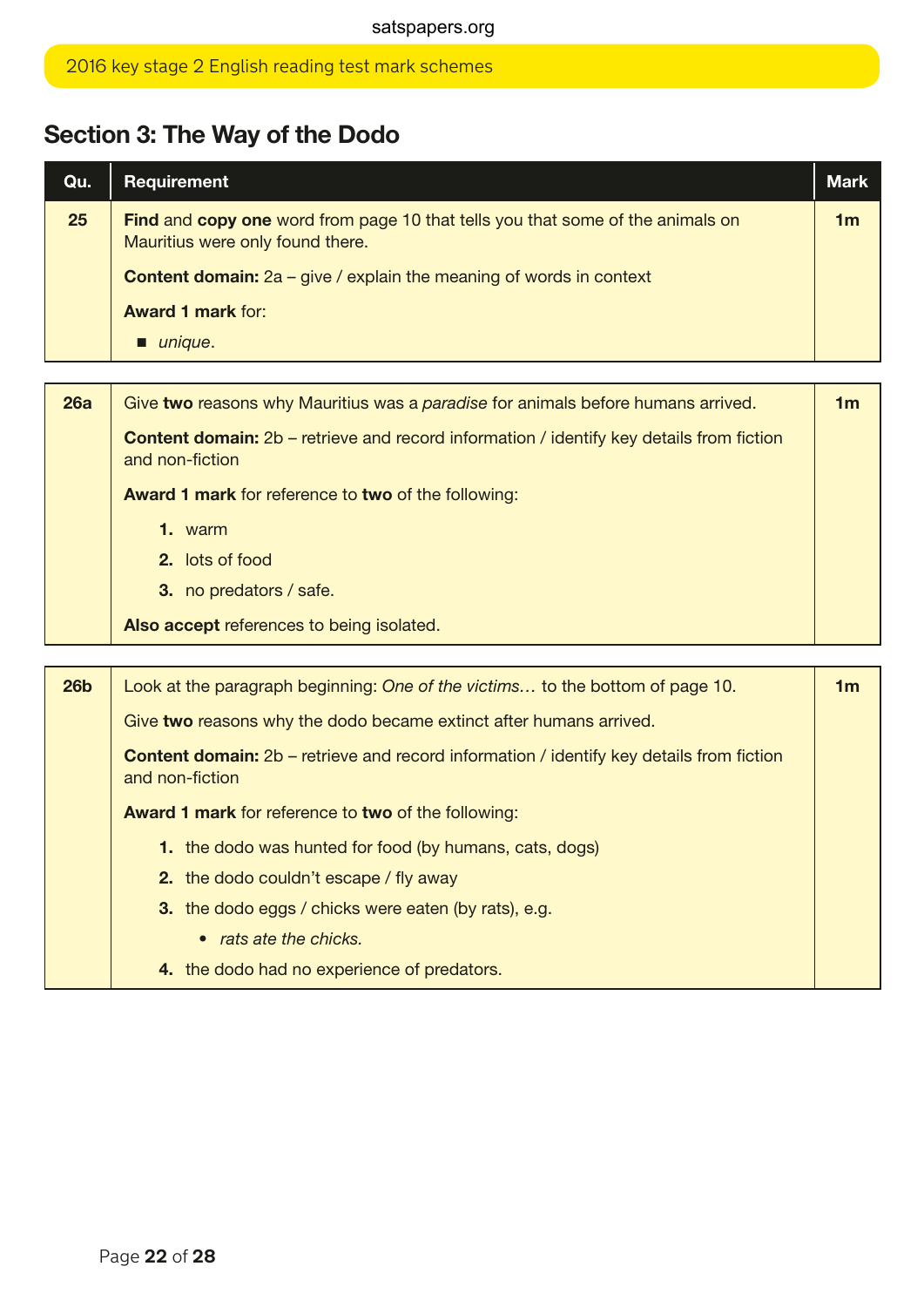| Qu. | Requirement                                                                 | <b>Mark</b>    |
|-----|-----------------------------------------------------------------------------|----------------|
| 27  | Look at the paragraph beginning: One of the victims                         | 1 <sub>m</sub> |
|     | What does the word invaders suggest about the humans arriving on Mauritius? |                |
|     | <b>Content domain:</b> 2a – give / explain the meaning of words in context  |                |
|     | <b>Award 1 mark</b> for answers which recognise any of the following:       |                |
|     | 1. they were violent / attackers / enemies, e.g.                            |                |
|     | • they were destroying everything                                           |                |
|     | • they were harming all kinds of animals.                                   |                |
|     | 2. they took over, e.g.                                                     |                |
|     | • they came and conquered                                                   |                |
|     | • as soon as the humans arrived they were the bosses of the land.           |                |
|     | 3. they had no valid claim to the land / they were unwanted, e.g.           |                |
|     | • they were not meant to be there. They had no right                        |                |
|     | • they came without an invitation.                                          |                |
|     | Also accept they disrupted the peace / the island, e.g.                     |                |
|     | the island was a peaceful place until they came.                            |                |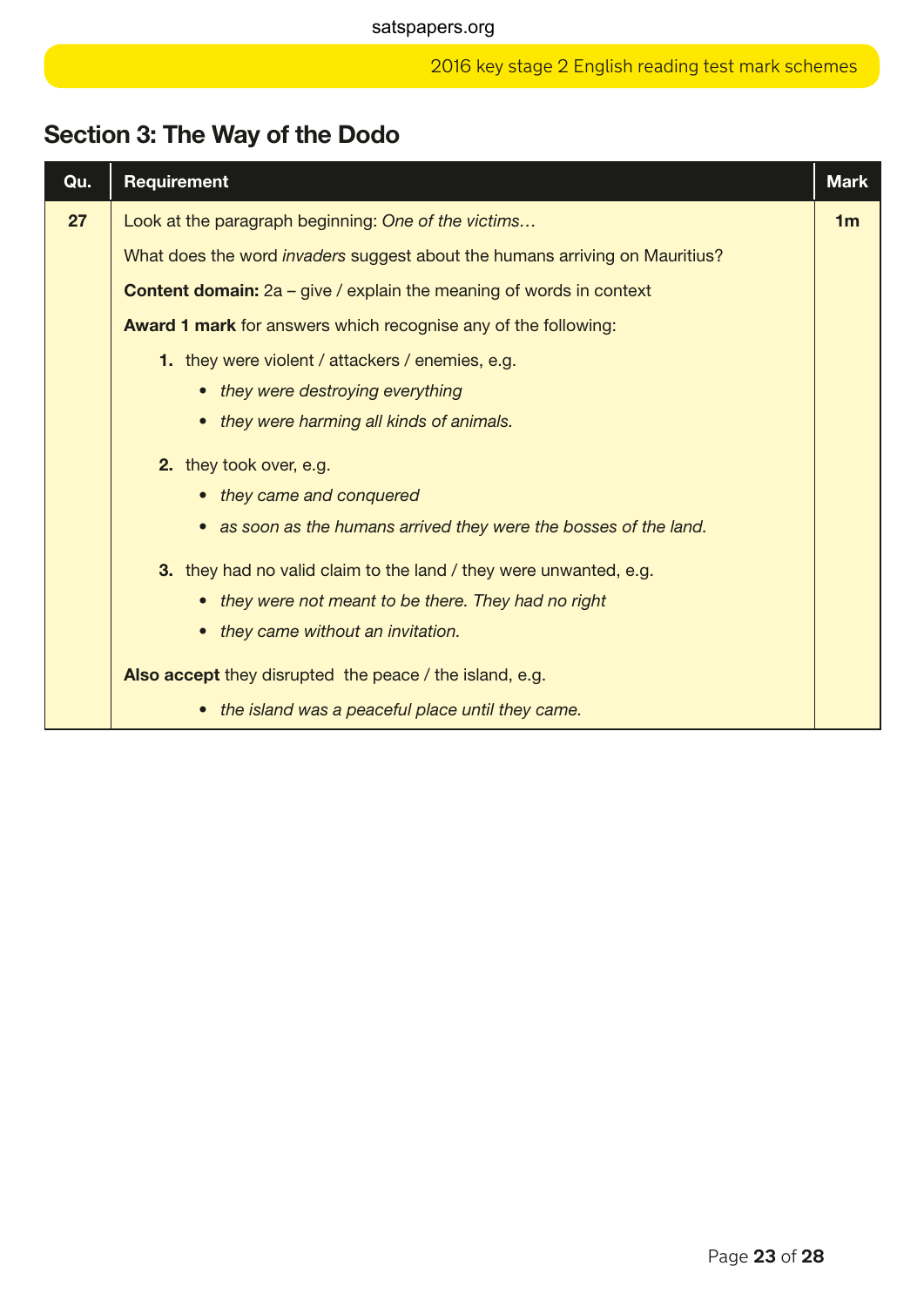| Qu. | Requirement                                                                                                        | <b>Mark</b>    |
|-----|--------------------------------------------------------------------------------------------------------------------|----------------|
| 28  | Why were artists' drawings from the time of the dodo not always accurate?                                          | 1 <sub>m</sub> |
|     | <b>Content domain:</b> 2b – retrieve and record information / identify key details from fiction<br>and non-fiction |                |
|     | <b>Award 1 mark</b> for reference to any of the following:                                                         |                |
|     | 1. they hadn't seen the dodo / had no evidence, e.g.                                                               |                |
|     | • they didn't actually know what it looked like                                                                    |                |
|     | • they got their info from an unreliable secondary report.                                                         |                |
|     | 2. they wanted to make the pictures colourful and attractive / weren't interested in<br>accuracy, e.g.             |                |
|     | • because artists wanted to produce exciting pictures                                                              |                |
|     | • they drew what they wanted it to look like not what it actually looked like.                                     |                |
|     | 3. they were not scientists / didn't know about natural history, e.g.                                              |                |
|     | • they hadn't learnt about dodo's bodies in a scientific way.                                                      |                |
|     | Also accept reference to the artists drawing them as fat / the dodos were actually slim, e.g.                      |                |
|     | • because it was in fact a skinny bird                                                                             |                |
|     | • in pictures it was painted as a fat, silly creature.                                                             |                |
|     | Do not accept reference to no one knowing today what the dodo looked like, e.g.                                    |                |
|     | • no one knows what they look like.                                                                                |                |
| 29  | The mud flats would have formed a freshwater oasis in an otherwise parched<br>environment.                         | 1 <sub>m</sub> |
|     | Give the meaning of the word parched in this sentence.                                                             |                |
|     | <b>Content domain:</b> 2a – give / explain the meaning of words in context                                         |                |
|     | Award 1 mark for references to the absence of water, e.g.                                                          |                |
|     | $\bullet$ dry                                                                                                      |                |
|     | barren of water.                                                                                                   |                |
|     | Also accept answers that refer to the effect on the environment of extreme heat, e.g.                              |                |
|     | • it was burnt like a desert                                                                                       |                |
|     | • the ground was baked.                                                                                            |                |
|     | Do not accept references to heat alone.                                                                            |                |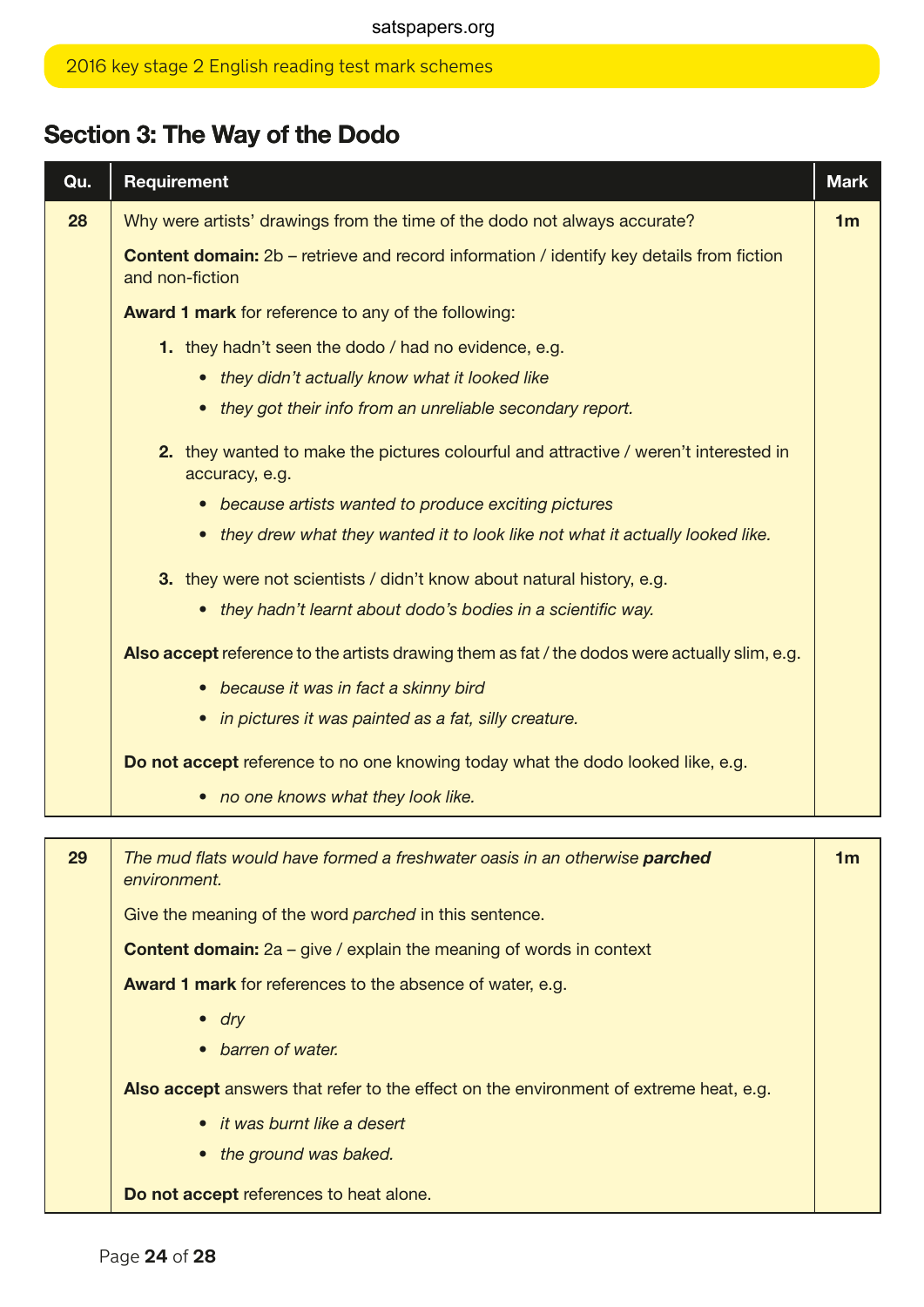| Qu. | <b>Requirement</b>                                                                                                                                         | <b>Mark</b>    |
|-----|------------------------------------------------------------------------------------------------------------------------------------------------------------|----------------|
| 30  | Look at the paragraph beginning: Then, in 2005                                                                                                             | 1 <sub>m</sub> |
|     | Find and copy one word or group of words that shows that scientists were not sure<br>what happened to most of the animals during the drought on Mauritius. |                |
|     | <b>Content domain:</b> 2a – give / explain the meaning of words in context                                                                                 |                |
|     | <b>Award 1 mark for:</b>                                                                                                                                   |                |
|     | $\blacksquare$ (it is) thought (that).                                                                                                                     |                |

| 31 | What does rehabilitate the image of the dodo mean?                           |  | 1 <sub>m</sub> |
|----|------------------------------------------------------------------------------|--|----------------|
|    | Tick one.                                                                    |  |                |
|    | <b>Content domain:</b> $2a - give / explain the meaning of words in context$ |  |                |
|    | <b>Award 1 mark for:</b>                                                     |  |                |
|    | restore a painting of the dodo                                               |  |                |
|    | rebuild the reputation of the dodo<br>$\overline{\mathcal{U}}$               |  |                |
|    | repair a model of the dodo                                                   |  |                |
|    | review accounts of the dodo                                                  |  |                |
|    |                                                                              |  |                |

| 32 | According to the text, how did the discovery of the dodos' bones help to change the<br>image of the dodo?                 | 1 <sub>m</sub> |
|----|---------------------------------------------------------------------------------------------------------------------------|----------------|
|    | <b>Content domain:</b> 2d – make inferences from the text / explain and justify inferences with<br>evidence from the text |                |
|    | <b>Award 1 mark</b> for reference to any of the following:                                                                |                |
|    | 1. we learnt more about the dodo's anatomy / that dodos were slimmer than<br>previously thought, e.g.                     |                |
|    | • the bones show the dodo was actually slim                                                                               |                |
|    | • the remains proved it's not fat.                                                                                        |                |
|    | <b>2.</b> we can see they were resilient / able to survive hardship, e.g.                                                 |                |
|    | • they were survivors since they didn't die in the drought.                                                               |                |
|    | <b>3.</b> we can make a more accurate reconstruction / copy, e.g.                                                         |                |
|    | • they could put the bones together and picture what it really looked like.                                               |                |
|    | Also accept reference to people realising they were not stupid.                                                           |                |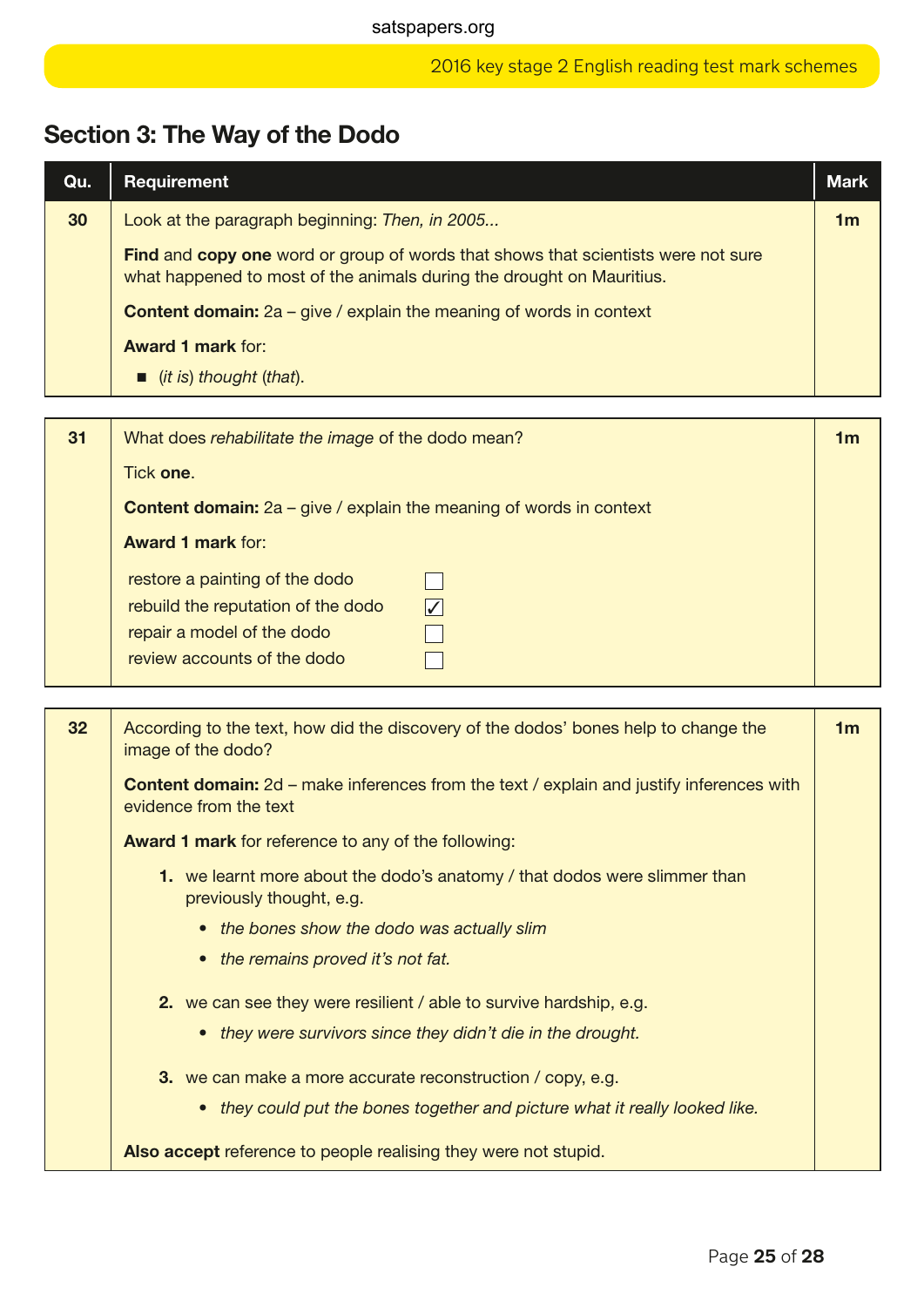| Qu. | <b>Requirement</b>                                                            |                         | <b>Mark</b>    |
|-----|-------------------------------------------------------------------------------|-------------------------|----------------|
| 33  | Below are some summaries of different paragraphs from this text.              |                         | 1 <sub>m</sub> |
|     | Number them $1 - 6$ to show the order in which they appear in the text.       |                         |                |
|     | The first one has been done for you.                                          |                         |                |
|     | <b>Content domain:</b> 2c - summarise main ideas from more than one paragraph |                         |                |
|     | <b>Award 1 mark for the correct sequence:</b>                                 |                         |                |
|     | An important lesson is learnt.                                                | 6                       |                |
|     | Reasons for the extinction of the dodo.                                       | $3\phantom{a}$          |                |
|     | Summary of the plight of the dodos.                                           | $\mathbf{1}$            |                |
|     | New information is discovered about the dodo.                                 | $5\phantom{.0}$         |                |
|     | An explanation for the unreliable evidence.                                   | $\overline{\mathbf{4}}$ |                |
|     | Humans arrived on Mauritius.                                                  | $\mathbf{2}$            |                |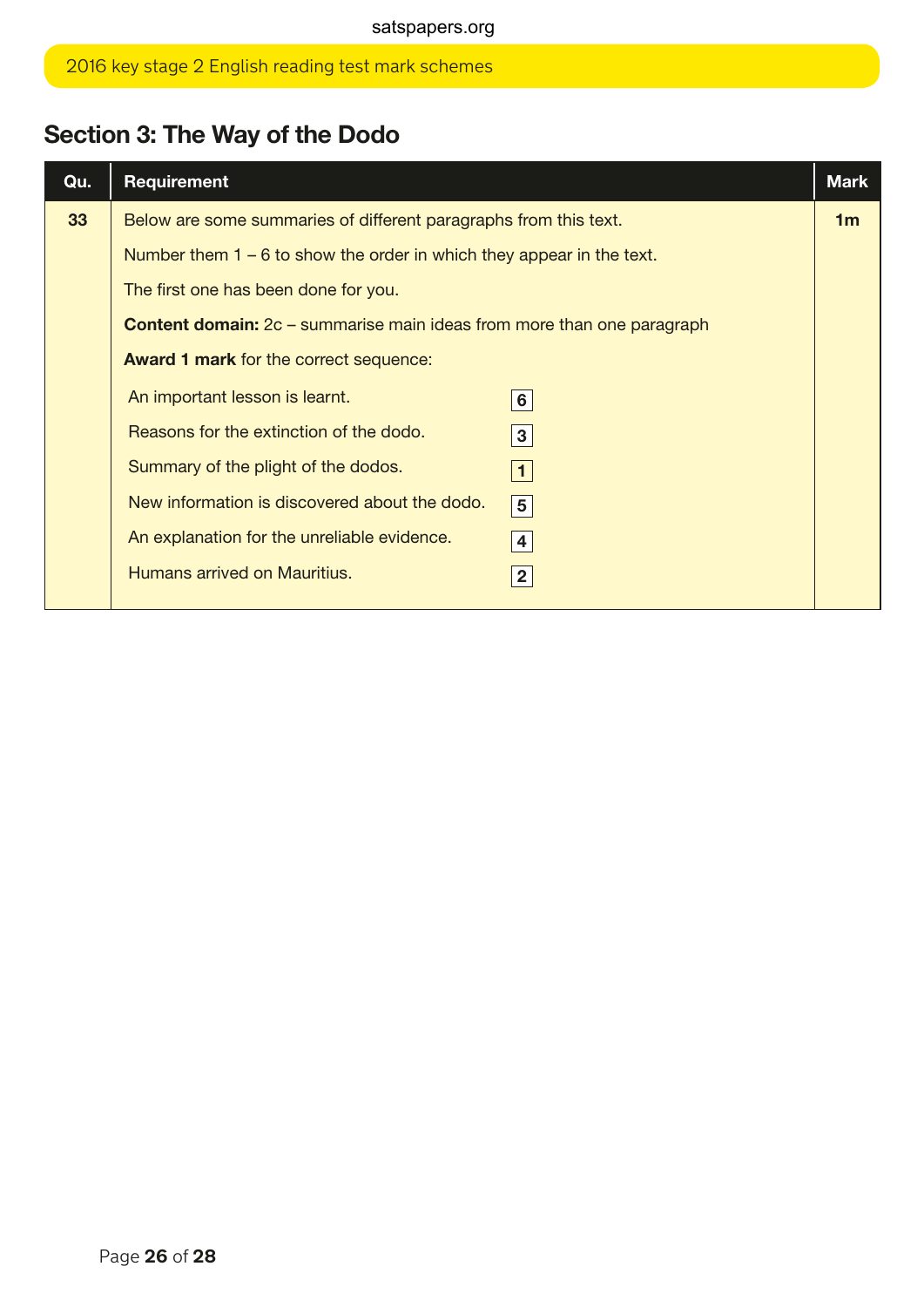**[BLANK PAGE]**

**This page is intentionally blank.**